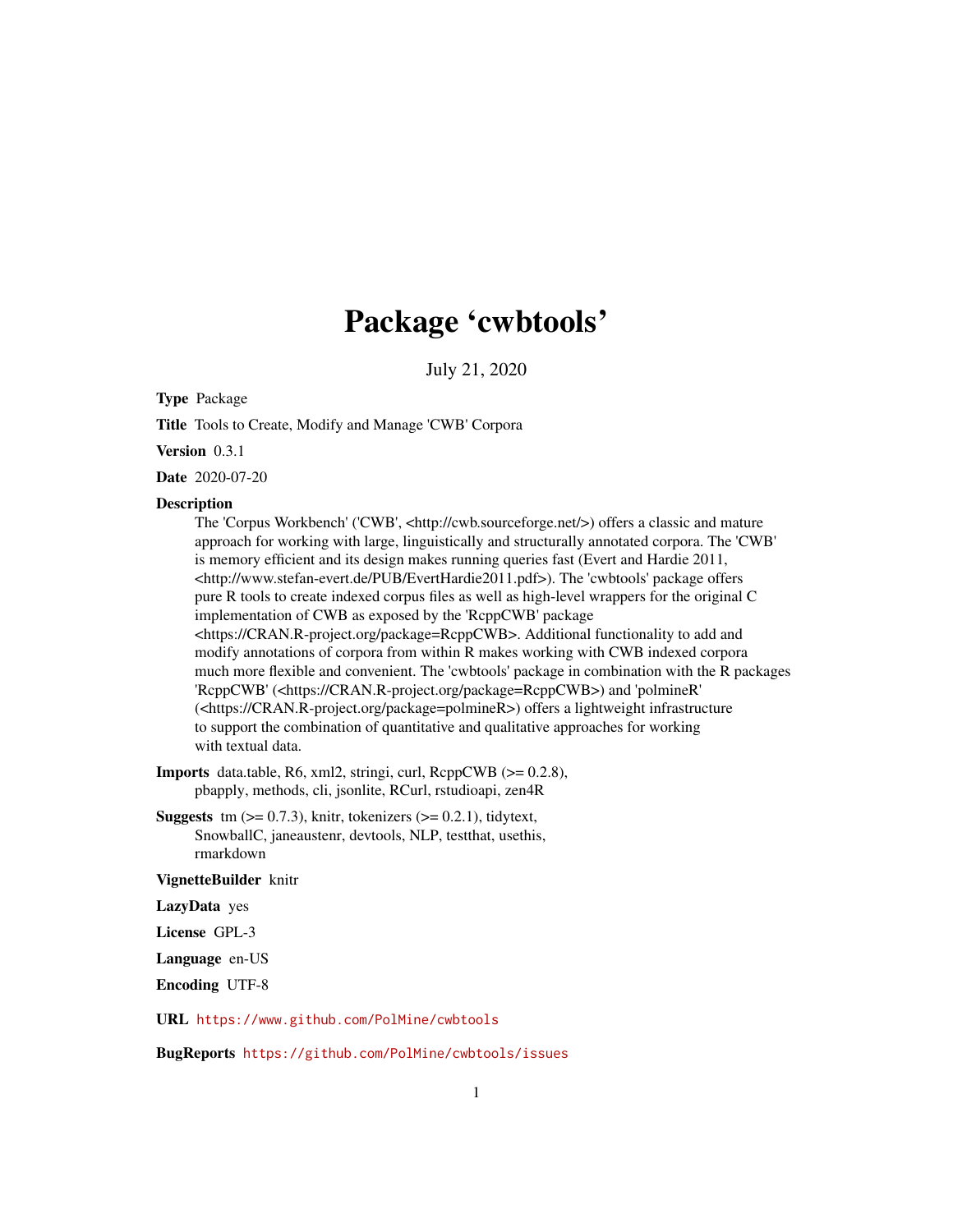<span id="page-1-0"></span>2 cwbtools-package

Collate 'CorpusData.R' 'corpus.R' 'cwb.R' 'cwbtools.R' 'directories.R' 'encoding.R' 'ner.R' 'p\_attribute.R' 'pkg.R' 'registry\_file.R' 's\_attribute.R'

RoxygenNote 7.1.1

#### NeedsCompilation no

Author Andreas Blaette [aut, cre], Christoph Leonhardt [ctb]

Maintainer Andreas Blaette <andreas.blaette@uni-due.de>

Repository CRAN

Date/Publication 2020-07-21 07:20:02 UTC

# R topics documented:

| Index |  |
|-------|--|

cwbtools-package *cwbtools-package*

#### Description

Tools to Create, Modify and Manage CWB Corpora.

# Details

The *[Corpus Workbench](http://cwb.sourceforge.net/)* (CWB) offers a classic approach for working with large, linguistically and structurally annotated corpora. Its design ensures memory efficiency and makes running queries fast (Evert and Hardie 2011). Technically, indexing and compressing corpora as suggested by Witten et al. (1999) is the approach implemented by the CWB (Christ 1994).

The C implementation of the CWB is mature and efficient. However, the convenience and flexibility of traditional CWB command line tools is limited. These tools are not portable across platforms, inhibiting the ideal of reproducible research.

The 'cwbtools' package combines portable pure R tools to create indexed corpus files and conve-nience wrappers for the original C implementation of CWB as exposed by the [RcppCWB](https://CRAN.R-project.org/package=RcppCWB) package.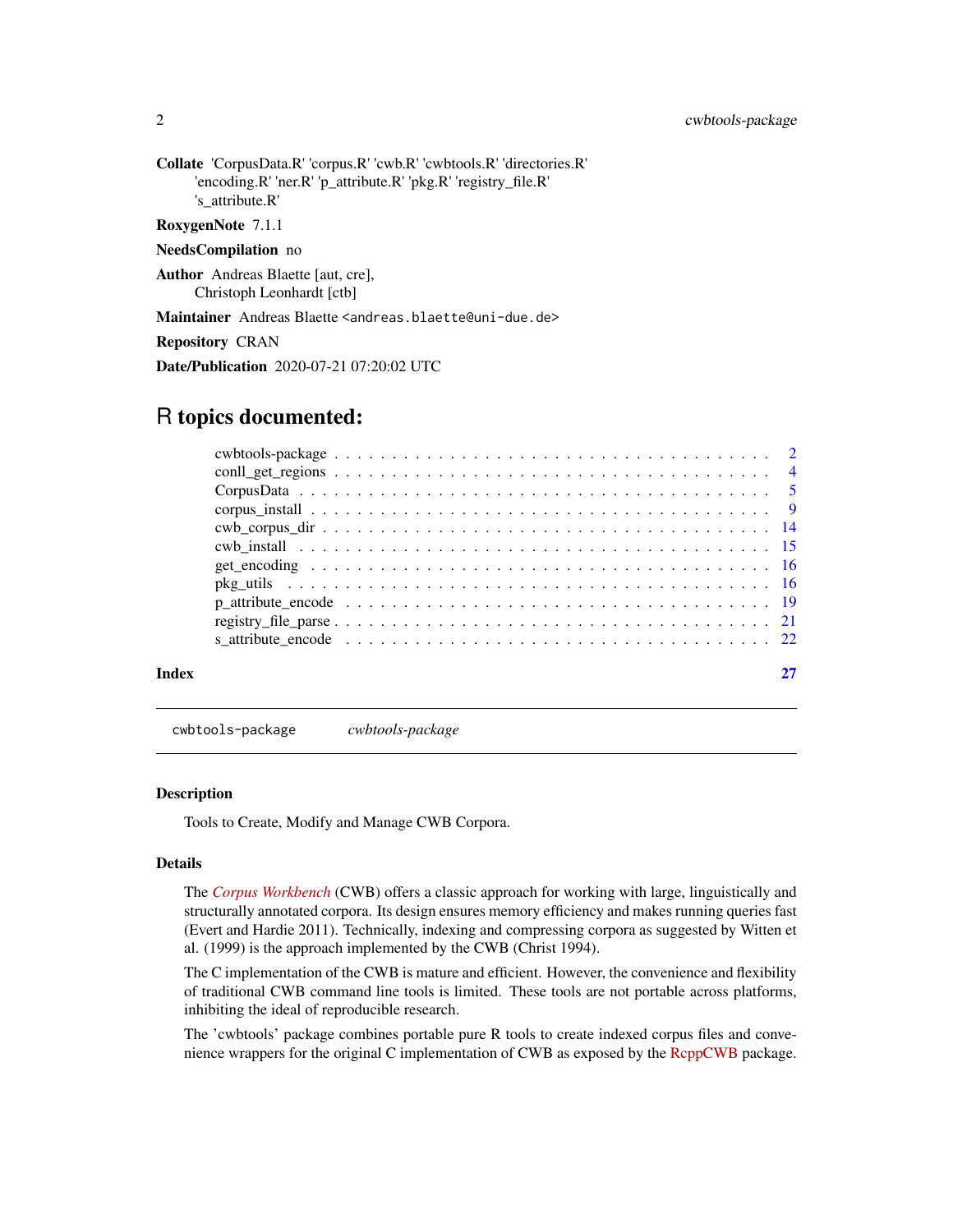#### cwbtools-package 3

Additional functionality to add and modify annotations of corpora from within R makes working with CWB indexed corpora much more flexible. "Pure R" workflows to enrich corpora with annotations using standard NLP tools or generated manually can be implemented seamlessly and conveniently.

The *cwbtools* package is a companion of the [RcppCWB](https://CRAN.R-project.org/package=RcppCWB) and the [polmineR](https://CRAN.R-project.org/package=polmineR) package and is a building block of an infrastructure to support the combination of quantitative and qualitative approaches when working with textual data.

# Author(s)

Andreas Blaette

#### References

Christ, Oliver (1994): "A Modular and Flexible Architecture for an Integrated Corpus Query System". *Proceedings of COMPLEX'94*, pp.23-32. [\(available online here\)](https://arxiv.org/pdf/cmp-lg/9408005.pdf)

Evert, Stefan and Andrew Hardie (2011): "Twenty-first century Corpus Workbench: Updating a query architecture for the new millennium." In: *Proceedings of the Corpus Linguistics 2011 conference*, University of Birmingham, UK. [\(available online here\)](https://www.birmingham.ac.uk/documents/college-artslaw/corpus/conference-archives/2011/Paper-153.pdf)

Witten, Ian H., Alistair Moffat and Timothy C. Bell (1999): *Managing Gigabytes: Compressing and Indexing Documents and Images.* 2nd edition. San Francisco et al.: Morgan Kaufmann.

```
## Not run:
library(tm)
reut21578 <- system.file("texts", "crude", package = "tm")
reuters.tm <- VCorpus(DirSource(reut21578), list(reader = readReut21578XMLasPlain))
library(tidytext)
reuters.tibble <- tidy(reuters.tm)
reuters.tibble[["topics_cat"]] <- sapply(
  reuters.tibble[["topics_cat"]],
  function(x) paste(reuters.tibble[["topics_cat"]], collapse = "|")
)
reuters.tibble[["places"]] <- sapply(
  reuters.tibble[["places"]],
  function(x) paste(x, collapse = "|")
\lambdareuters.tidy <- unnest_tokens(
  reuters.tibble, output = "word", input = "text", to_lower = FALSE
)
cdata <- list(
  tokenstream = as.data.table(reuters.tidy[, c("id", "word")]),
  metadata = as.data.table(reuters.tibble[,c("id", "topics_cat", "places", "language")])
  )
cdata <- add_corpus_positions(cdata)
registry_dir_tmp <- normalizePath(tempdir(), winslash = "/")
```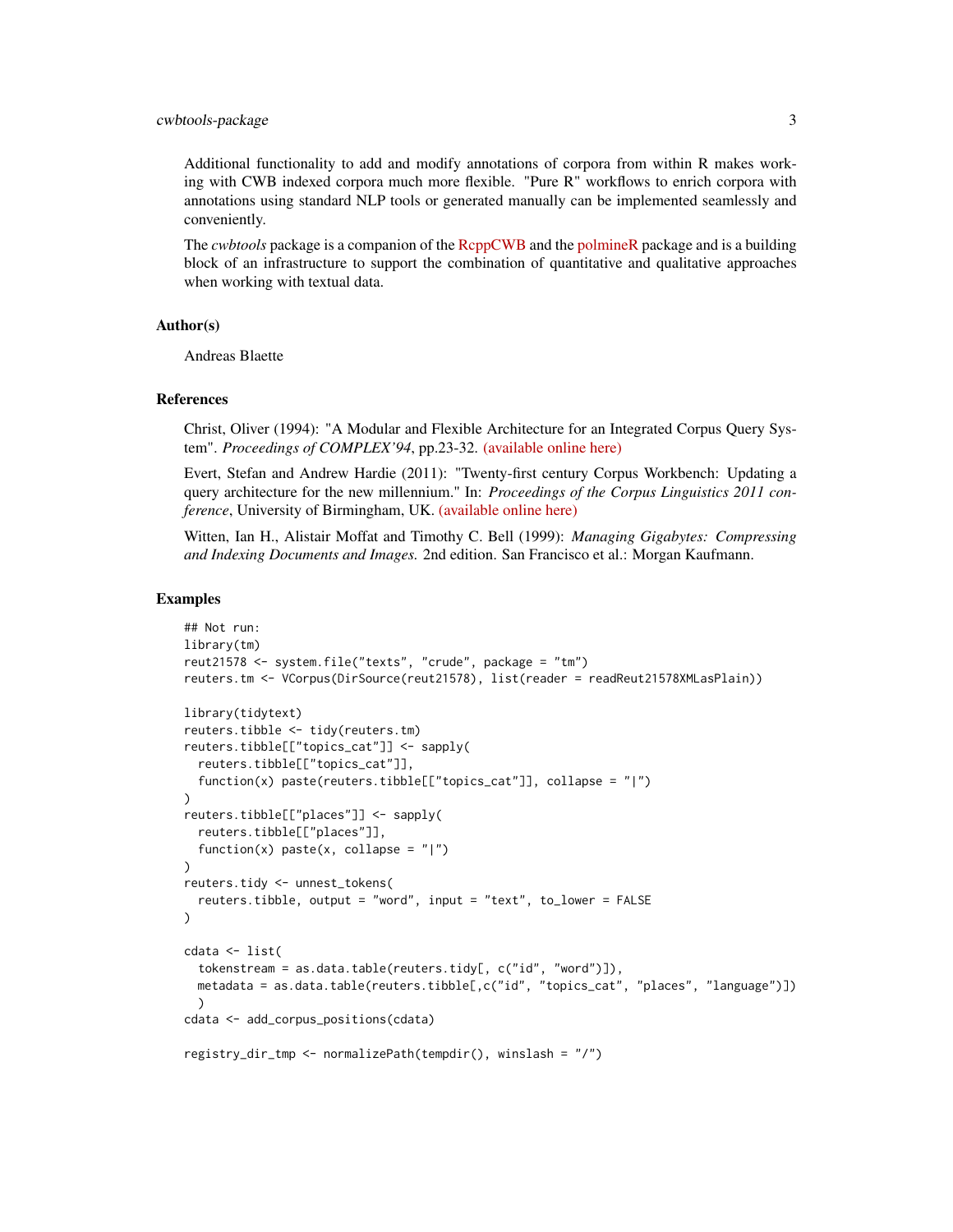```
data_dir_tmp <- normalizePath(tempdir(), winslash = "/")
encode_corpusdata(
  cdata, corpus = "REUTERS", encoding = "utf8",
  registry_dir = registry_dir_tmp, data_dir = data_dir_tmp
  \lambda## End(Not run)
```
conll\_get\_regions *Extract regions from NER annotations (CoNNL format).*

# Description

Extract regions from NER annotations (CoNNL format).

### Usage

conll\_get\_regions(x)

# Arguments

x A data.frame, a data.table, or any other object that can be coerced to a data.table. The input table is expected to have the columns "token" and "ner", and "cpos".

```
x <- data.frame(
  token = c("Die",
    "Bundeskanzlerin",
    "Angela",
    "Merkel",
    "hält",
    "im",
    "Bundestag",
    "eine",
    "Rede",
    "."
  ),
  ne = c("O", "O", "B-PERS", "I-PERS", "O", "O", "B-ORG", "O", "O", "O"),
  stringsAsFactors = FALSE
)
x[["cpos"]] < -100L: (100L + nrow(x) - 1L)
tab <- conll_get_regions(x)
```
<span id="page-3-0"></span>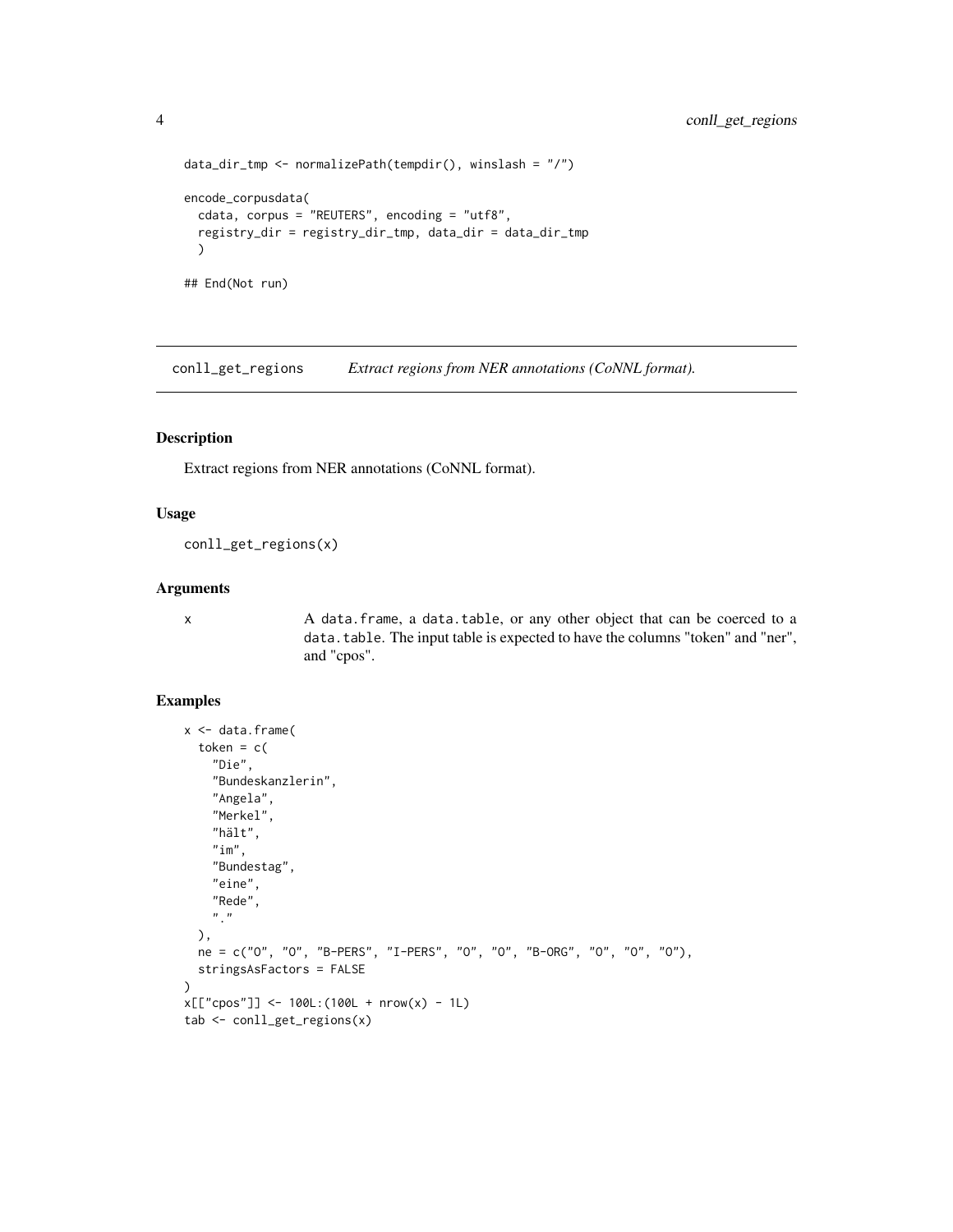<span id="page-4-0"></span>

# Description

Manage Corpus Data and Encode CWB Corpus.

Manage Corpus Data and Encode CWB Corpus.

#### Public fields

- chunktable A data.table with column "id" (unique values), columns with metadata, and a column with text chunks.
- tokenstream A data.table with a column "cpos" (corpus position), and columns with positional attributes, such as "word", "lemma", "pos", "stem".
- metadata A data.table with a column "id", to link data with chunks/tokenstream, columns with document-level metadata, and a column "cpos\_left" and "cpos\_right", which can be generated using method \$add\_corpus\_positions().

sentences A data.table.

named entities A data.table.

#### **Methods**

### Public methods:

- [CorpusData\\$new\(\)](#page-4-1)
- [CorpusData\\$print\(\)](#page-4-2)
- [CorpusData\\$tokenize\(\)](#page-4-3)
- [CorpusData\\$import\\_xml\(\)](#page-5-0)
- [CorpusData\\$add\\_corpus\\_positions\(\)](#page-5-1)
- [CorpusData\\$purge\(\)](#page-5-2)
- [CorpusData\\$encode\(\)](#page-5-3)
- [CorpusData\\$clone\(\)](#page-6-0)

### <span id="page-4-1"></span>Method new(): Initialize a new instance of class CorpusData.

*Usage:* CorpusData\$new()

*Returns:* A class CorpusData object.

# <span id="page-4-2"></span>Method print(): Print summary of CorpusData object.

*Usage:* CorpusData\$print()

#### <span id="page-4-3"></span>Method tokenize(): Simple tokenization of text in chunktable.

*Usage:*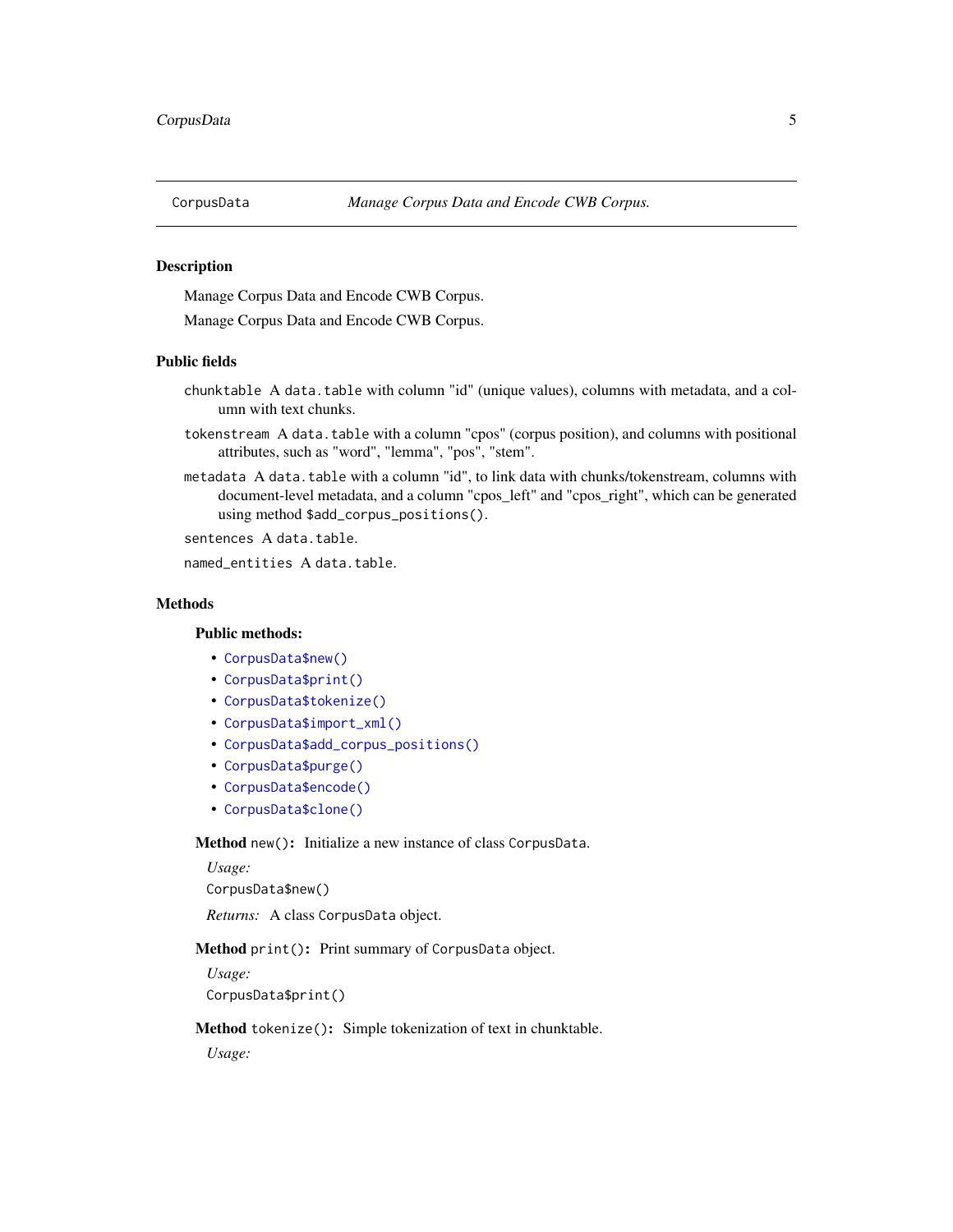# 6 CorpusData

```
CorpusData$tokenize(..., verbose = TRUE, progress = TRUE)
Arguments:
... Arguments that are passed into tokenizers::tokenize_words().
verbose Logical, whether to be verbose.
```
progress Logical, whether to show progress bar.

#### <span id="page-5-0"></span>Method import\_xml():

```
Usage:
CorpusData$import_xml(
  filenames,
 body = \degree//body",
 meta = NULL,
 mc = NULL,progress = TRUE
)
```
*Arguments:* filenames XXX

body An xpath expression defining the body of the xml document.

meta A named character vector with xpath expressions.

mc A numeric/integer value, number of cores to use.

progress Logical, whether to show progress bar.

*Details:* Import XML files.

*Returns:* The CorpusData object is returned invisibly.

<span id="page-5-1"></span>Method add\_corpus\_positions(): Add column cpos to tokenstream and columns cpos\_left and cpos\_right to metadata.

```
Usage:
CorpusData$add_corpus_positions(verbose = TRUE)
Arguments:
verbose Logical, whether to be verbose.
```
<span id="page-5-2"></span>Method purge(): Remove patterns from chunkdata that are known to cause problems. This is done most efficiently at the chunkdata level of data preparation as the length of the character vector to handle is much smaller than when tokenization/annotation has been performed.

```
Usage:
CorpusData$purge(
  replacements = list(c("^\\s*<.*?>\\s*$", ""), c("'", "'"))
)
Arguments:
replacements XXX
```
<span id="page-5-3"></span>Method encode(): Encode corpus. If the corpus already exists, it will be removed.

*Usage:*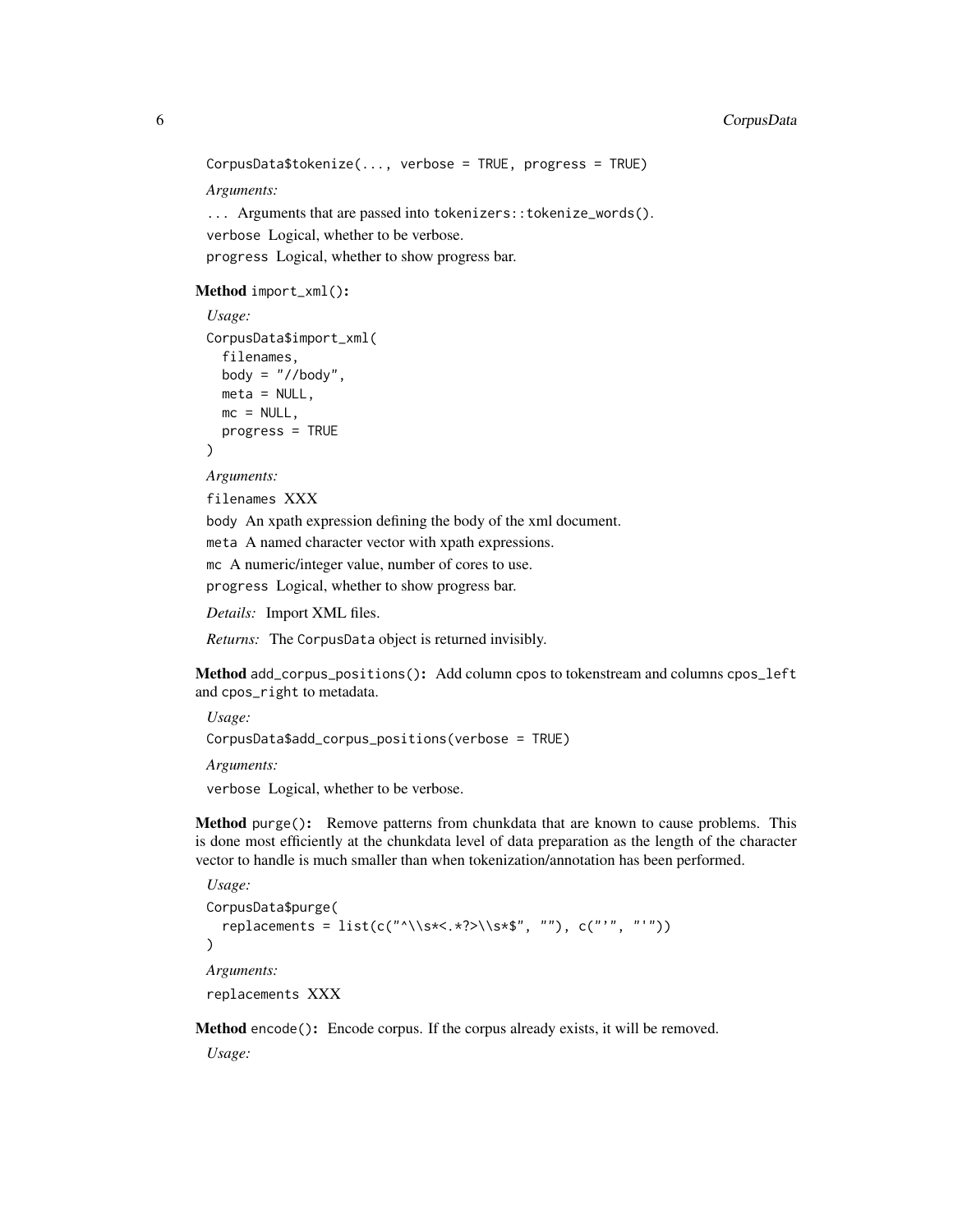# CorpusData 7

```
CorpusData$encode(
  corpus,
 p_{\text{}attributes} = "word",
  s_attributes = NULL,
  encoding,
  registry_dir = Sys.getenv("CORPUS_REGISTRY"),
  data\_dir = NULL,method = c("R", "CWB"),
  verbose = TRUE.
  compress = FALSE
\lambda
```
*Arguments:*

corpus The name of the CWB corpus.

p\_attributes Positional attributes.

s\_attributes Columns that will be encoded as structural attributes.

encoding Encoding/charset of the CWB corpus.

registry\_dir Corpus registry, the directory where registry files are stored.

data\_dir Directory where to create directory for indexed corpus files.

```
method Either "R" or "CWB".
```
verbose Logical, whether to be verbose.

compress Logical, whether to compress corpus.

<span id="page-6-0"></span>Method clone(): The objects of this class are cloneable with this method.

*Usage:* CorpusData\$clone(deep = FALSE) *Arguments:* deep Whether to make a deep clone.

# Examples

library(RcppCWB) library(data.table)

# this example relies on the R method to write data to disk, there is also a method "CWB" # that relies on CWB tools to generate the indexed corpus. The CWB can downloaded # and installed within the package by calling cwb\_install()

# create temporary registry file so that data in RcppCWB package can be used

```
registry_rcppcwb <- system.file(package = "RcppCWB", "extdata", "cwb", "registry")
registry_tmp <- file.path(normalizePath(tempdir(), winslash = "/"), "registry")
if (!dir.exists(registry_tmp)) dir.create(registry_tmp)
r <- registry_file_parse("REUTERS", registry_dir = registry_rcppcwb)
r[["home"]] <- system.file(package = "RcppCWB", "extdata", "cwb", "indexed_corpora", "reuters")
registry_file_write(r, corpus = "REUTERS", registry_dir = registry_tmp)
```
# decode structural attribute 'places'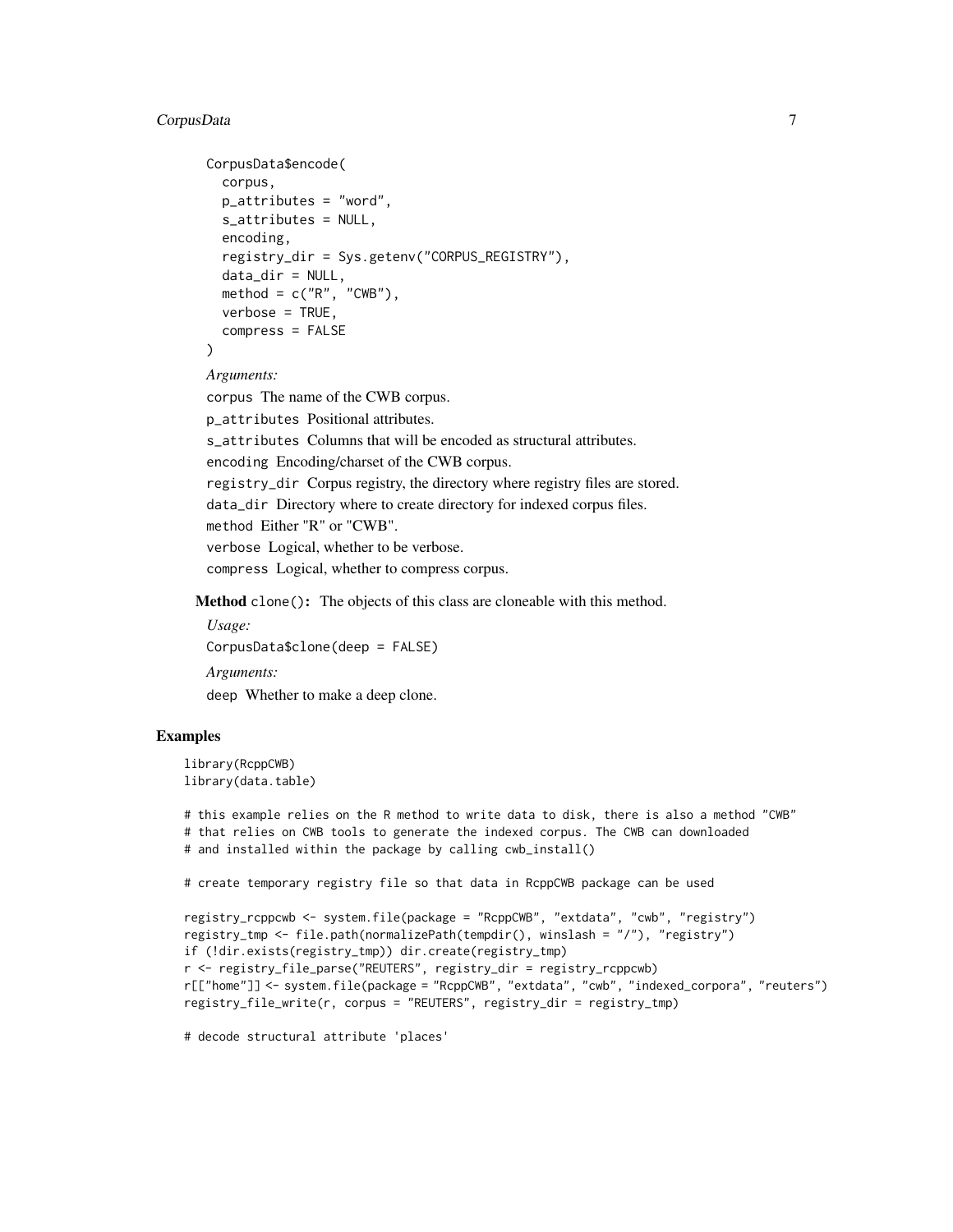```
s_attrs_places <- RcppCWB::s_attribute_decode(
 corpus = "REUTERS",
 data_dir = system.file(package = "RcppCWB", "extdata", "cwb", "indexed_corpora", "reuters"),
 s_attribute = "places", method = "R"
)
s_attrs_places[["id"]] <- 1L:nrow(s_attrs_places)
setnames(s_attrs_places, old = "value", new = "places")
# decode positional attribute 'word'
tokens <- apply(s_attrs_places, 1, function(row){
 ids <- cl_cpos2id(
   corpus = "REUTERS", cpos = row[1]:row[2],
   p_attribute = "word", registry = registry_tmp
 )
 cl_id2str(corpus = "REUTERS", id = ids, p_attribute = "word", registry = registry_tmp)
})
tokenstream <- rbindlist(
lapply(
 1L:length(tokens),
 function(i) data.table(id = i, word = tokens[[i]]))
 \lambdatokenstream[["cpos"]] <- 0L:(nrow(tokenstream) - 1L)
# create CorpusData object (see vignette for further explanation)
CD <- CorpusData$new()
CD$tokenstream <- as.data.table(tokenstream)
CD$metadata <- as.data.table(s_attrs_places)
# Remove temporary registry with home dir still pointing to RcppCWB data dir
# to prevent data from being deleted
file.remove(file.path(registry_tmp, "reuters"))
file.remove(registry_tmp)
# create temporary directories (registry directory and one for indexed corpora)
tmpdir <- normalizePath(tempdir(), winslash = "/")
if (.Platform$OS.type == "windows") tmpdir <- normalizePath(tmpdir, winslash = "/")
registry_tmp <- file.path(tmpdir, "registry", fsep = "/")
data_dir_tmp <- file.path(tmpdir, "data_dir", fsep = "/")
if (!dir.exists(registry_tmp)) dir.create(registry_tmp <- file.path(tmpdir, "registry", fsep = "/"))
if (!dir.exists(data_dir_tmp)) dir.create(data_dir_tmp <- file.path(tmpdir, "data_dir", fsep = "/"))
CD$encode(
 corpus = "REUTERS", encoding = "utf8",
 p_attributes = "word", s_attributes = "places",
 registry_dir = registry_tmp, data_dir = data_dir_tmp,
 method = "R"\lambdareg <- registry_data(name = "REUTERS", id = "REUTERS", home = data_dir_tmp, p_attributes = "word")
registry_file_write(data = reg, corpus = "REUTERS", registry_dir = registry_tmp)
```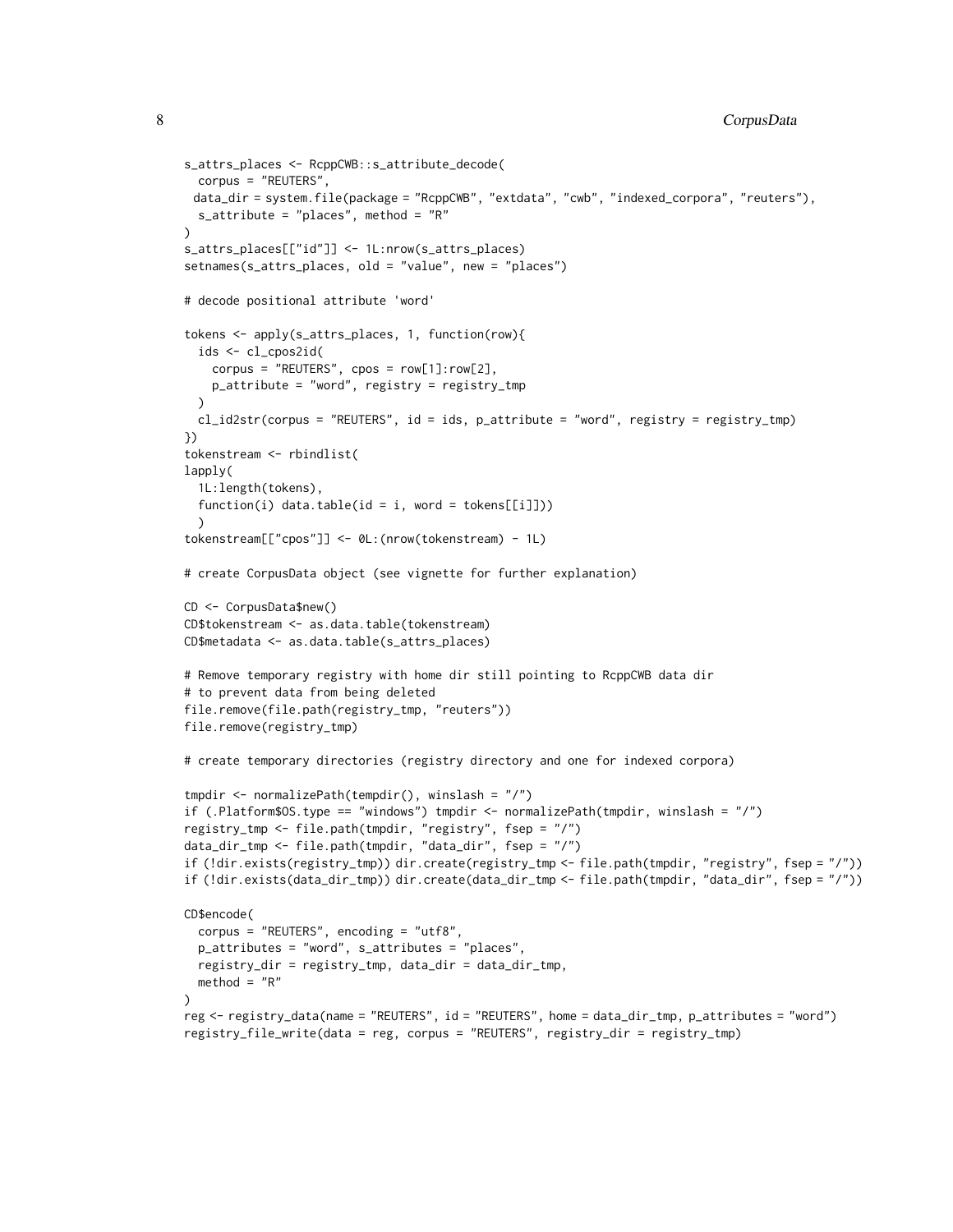# <span id="page-8-0"></span>corpus\_install 9

```
# see whether it works
```
cl\_cpos2id(corpus = "REUTERS", p\_attribute = "word", cpos = 0L:4049L, registry = registry\_tmp)

corpus\_install *Install and manage corpora.*

#### Description

Utility functions to assist the installation and management of indexed CWB corpora.

# Usage

```
corpus_install(
  pkg = NULL,
  repo = "https://PolMine.github.io/drat/",
  tarball = NULL,doi = NULL,lib =.libPaths()[1],
  registry_dir = cwbtools::cwb_registry_dir(),
  corpus_dir = cwb_corpus_dir(registry_dir),
  ask = interactive(),
  verbose = TRUE,
 user = NULL,
 password = NULL,
  ...
\lambdacorpus_packages()
corpus_rename(
  old,
  new,
  registry_dir = Sys.getenv("CORPUS_REGISTRY"),
  verbose = TRUE
)
corpus_remove(corpus, registry_dir = cwb_registry_dir(), ask = interactive())
corpus_as_tarball(corpus, registry_dir, data_dir, tarfile, verbose = TRUE)
corpus_copy(
  corpus,
  registry_dir,
  data_dir = NULL,
  registry_dir_new = file.path(normalizePath(tempdir(), winslash = "/"), "cwb",
    "registry", fsep = "1"),
```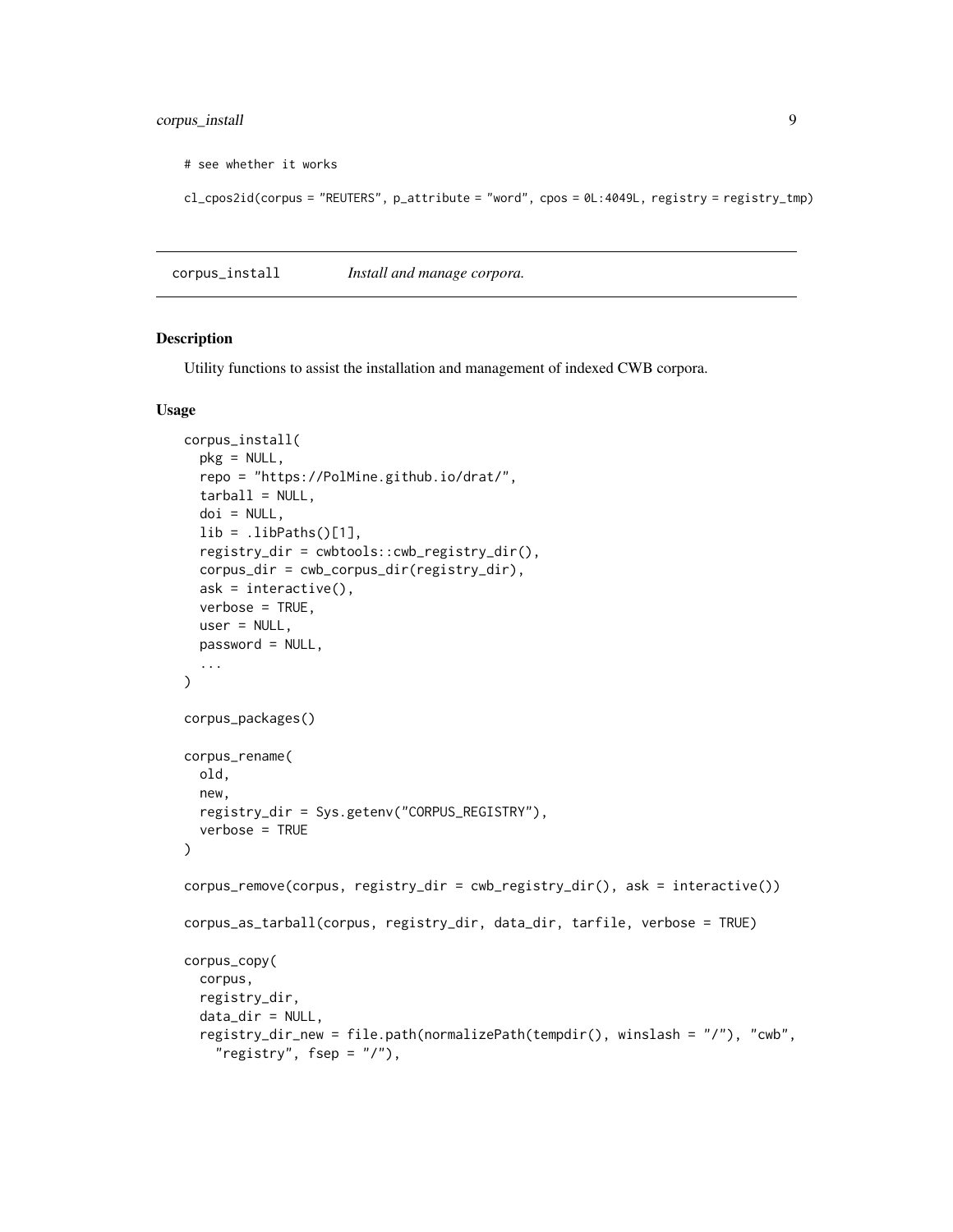```
data_dir_new = file.path(normalizePath(tempdir(), winslash = "/"), "cwb",
    "indexed_corpora", tolower(corpus), fsep = "/"),
  verbose = interactive(),progress = TRUE
)
corpus_recode(
  corpus,
 registry_dir = Sys.getenv("CORPUS_REGISTRY"),
 data_dir = registry_file_parse(corpus, registry_dir)[["home"]],
 skip = character(),
 to = c("latin1", "UTE-8"),verbose = TRUE
)
corpus_testload(
 corpus,
 registry_dir = Sys.getenv("CORPUS_REGISTRY"),
 verbose = TRUE
\lambda
```

| pkg          | Name of the data package.                                                                                                                         |
|--------------|---------------------------------------------------------------------------------------------------------------------------------------------------|
| repo         | URL of the repository.                                                                                                                            |
| tarball      | The URL or local path to a tarball with a CWB indexed corpus.                                                                                     |
| doi          | The DOI (Digital Object Identifier) of a corpus deposited at Zenodo (e.g. "10.5281/zen-<br>odo.3748858".)                                         |
| lib          | Directory for R packages, defaults to . libPaths()[1].                                                                                            |
| registry_dir | Directory of registry.                                                                                                                            |
| corpus_dir   | The directory that contains the data directories of indexed corpora.                                                                              |
| ask          | A logical value, whether to ask user for confirmation before removing a cor-<br>pus.                                                              |
| verbose      | Logical, whether to be verbose.                                                                                                                   |
| user         | A user name that can be specified to download a corpus from a password pro-<br>tected site.                                                       |
| password     | A password that can be specified to download a corpus from a password pro-<br>tected site.                                                        |
| $\cdots$     | Further parameters that will be passed into install.packages, if argument<br>tarball is NULL, or into or download. file, if tarball is specified. |
| old          | Name of the (old) corpus.                                                                                                                         |
| new          | Name of the (new) corpus.                                                                                                                         |
| corpus       | A CWB corpus.                                                                                                                                     |
| data_dir     | The data directory where the files of the CWB corpus live.                                                                                        |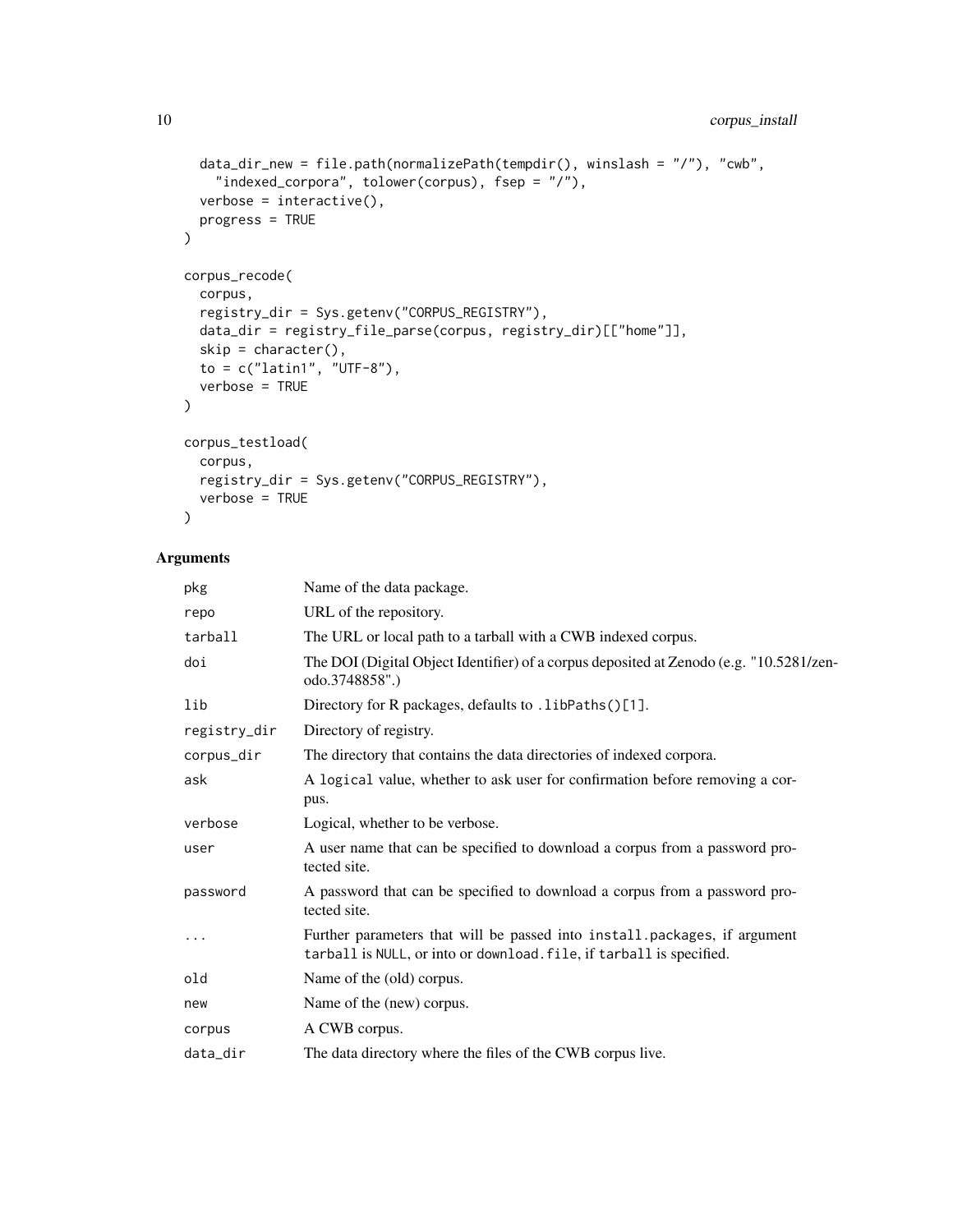#### corpus\_install 11 and 12 and 22 and 23 and 23 and 23 and 24 and 25 and 26 and 26 and 26 and 26 and 26 and 26 and 26 and 26 and 26 and 26 and 26 and 26 and 26 and 26 and 26 and 26 and 26 and 26 and 26 and 26 and 26 and 26 a

| tarfile          | Filename of tarball.                                           |
|------------------|----------------------------------------------------------------|
| registry_dir_new |                                                                |
|                  | Target directory with for (new) registry files.                |
| data_dir_new     | Target directory for corpus files.                             |
| progress         | Logical, whether to show a progress bar.                       |
| skip             | A character vector with s attributes to skip.                  |
| to               | Character string describing the target encoding of the corpus. |

# Details

.

A CWB corpus consists a set of binary files with corpus data kept together in a data directory, and a registry file, which is a plain test file that details the corpus id, corpus properties, structural and positional attributes. The registry file also specifies the path to the corpus data directory. Typically, the registry directory and a corpus directory with the data directories for individual corpora are within one parent folder (which might be called "cwb" by default). See the following stylized directory structure.

```
|- registry/
| |- corpus1
| +- corpus2
|
+ indexed_corpora/
  |- corpus1/
  | |- file1
  | |- file2
  | +- file3
  |
 +- corpus2/
    |- file1
    |- file2
    +- file3
```
The corpus\_install function will assist the installation of a corpus. The following scenarios are offered:

- If argument tarball is a local tarball, the tarball will be extracted and files will be moved.
- If tarball is a URL, the tarball will be downloaded from the online location. It is possible to state user credentials using the arguments user and password. Then the aforementioned installation (scenario 1) is executed. If argument pkg is the name of an installed package, corpus files will be moved into this package.
- If argument doi is Document Object Identifier (DOI), the URL from which a corpus tarball can be downloaded is derived from the information available at that location. The tarball is downloaded and the corpus installed. If argument pkg is defined, files will be moved into a R package, the syste registry and corpus directories are used otherwise. Note that at this stage, it is assumed that the DOI has been awarded by [Zenodo](https://zenodo.org/)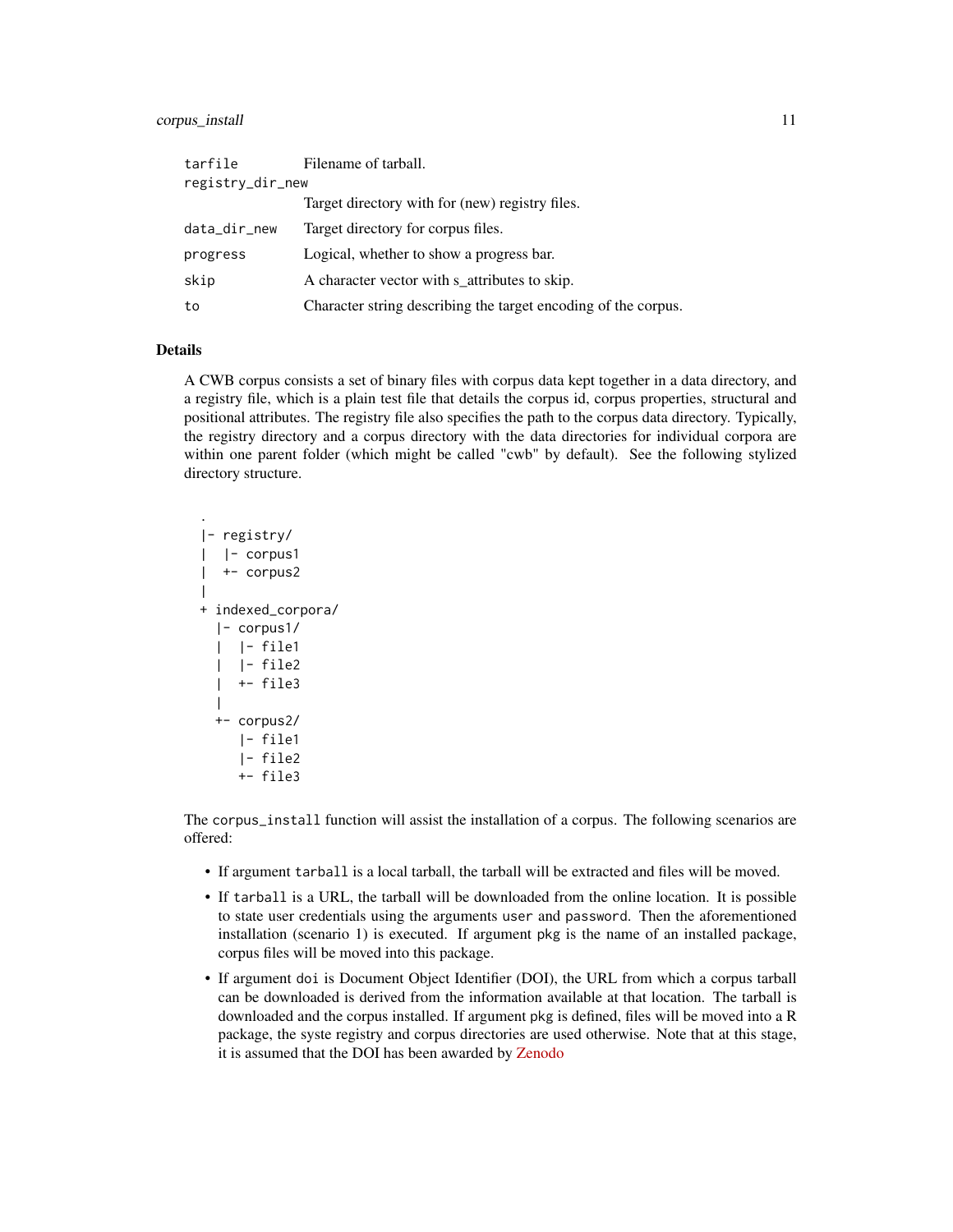<span id="page-11-0"></span>• If argument pkg is provided and specifies an R package (and tarball is NULL), the corpus package available at a CRAN-style repository specified by argument repo will be installed. Internally, the install.packages function is called and further arguments can be passed into this function call. This can be used to pass user credentials, e.g. by adding method = "wget" extra = "--user donald --password duck".

If the corpus to be installed is already available, a dialogue will ask the user whether an existing corpus shall be deleted and installed anew, if argument ask is TRUE.

corpus\_packages will detect the packages that include CWB corpora. Note that the directory structure of all installed packages is evaluated which may be slow on network-mounted file systems.

corpus\_rename will rename a corpus, affecting the name of the registry file, the corpus id, and the name of the directory where data files reside.

corpus\_remove can be used to delete a corpus.

corpus\_as\_tarball will create a tarball (.tar.gz-file) with two subdirectories. The 'registry' subdirectory will host the registry file for the tarred corpus. The data files will be put in a subdirectory with the corpus name in the 'indexed\_corpora' subdirectory.

corpus\_copy will create a copy of a corpus (useful for experimental modifications, for instance).

#### Value

Logical value TRUE if installation has been successful.

#### See Also

For managing registry files, see [registry\\_file\\_parse](#page-20-1) for switching to a packaged corpus.

```
registry_file_new <- file.path(
 normalizePath(tempdir(), winslash = "/"),
  "cwb", "registry", "reuters", fsep = "/"
 \lambdaif (file.exists(registry_file_new)) file.remove(registry_file_new)
corpus_copy(
 corpus = "REUTERS",
 registry_dir = system.file(package = "RcppCWB", "extdata", "cwb", "registry"),
 data_dir = system.file(
   package = "RcppCWB",
    "extdata", "cwb", "indexed_corpora", "reuters"
 )
)
unlink(file.path(
 normalizePath(tempdir(), winslash = "/"),
  "cwb", fsep = "1"),
 recursive = TRUE)
corpus <- "REUTERS"
pkg <- "RcppCWB"
s_attr <- "places"
Q \le - '"oil"'
```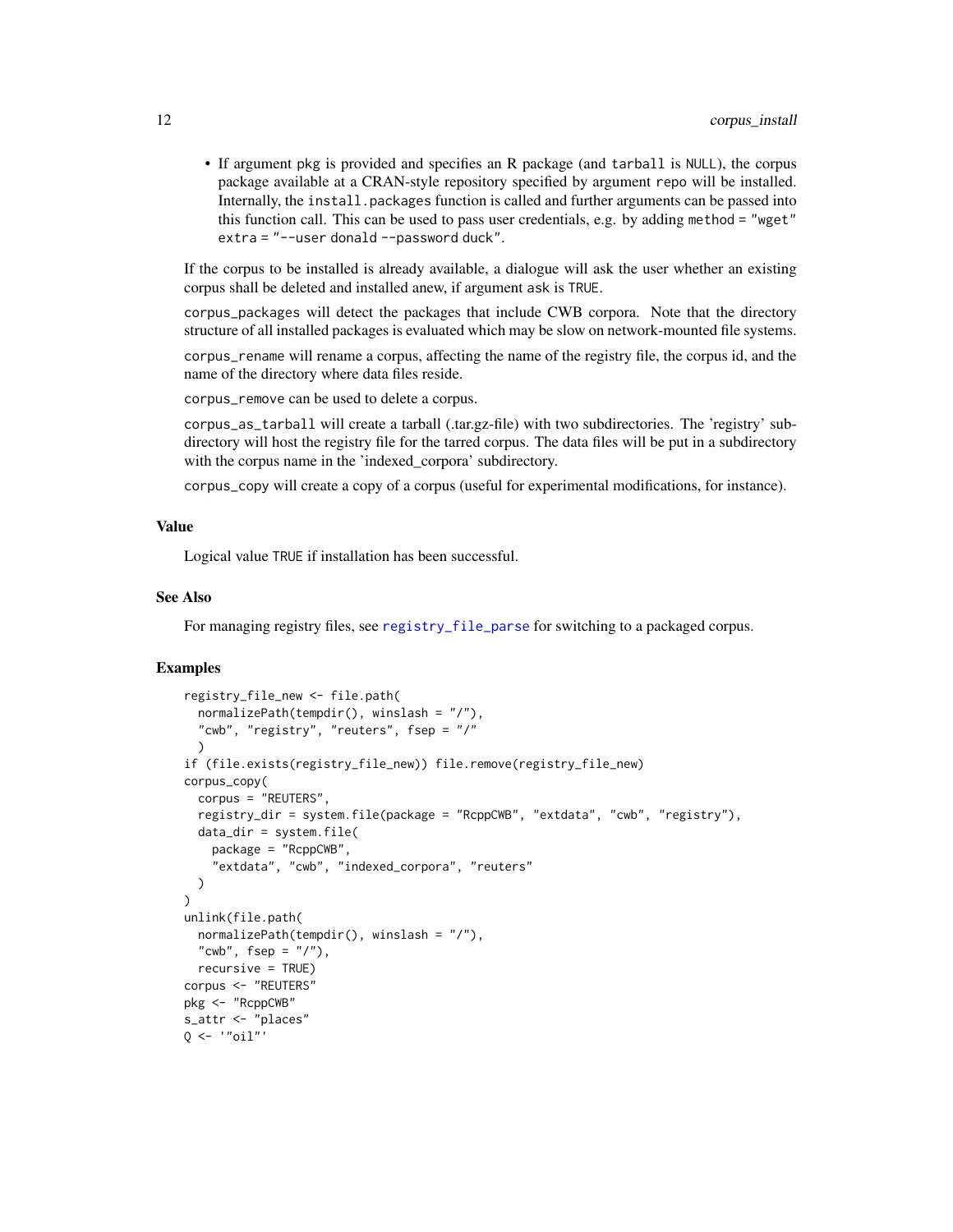```
registry_dir_src <- system.file(package = pkg, "extdata", "cwb", "registry")
data_dir_src <- system.file(package = pkg, "extdata", "cwb", "indexed_corpora", tolower(corpus))
registry_dir_tmp <- file.path(
  normalizePath(tempdir(), winslash = "/"),
  "cwb", "registry", fsep = "/"
\lambdaregistry_file_tmp <- file.path(registry_dir_tmp, tolower(corpus), fsep = "/")
data_dir_tmp <- file.path(
  normalizePath(tempdir(), winslash = "/"),
  "cwb", "indexed_corpora", tolower(corpus), fsep = "/"
\mathcal{L}if (file.exists(registry_file_tmp)) file.remove(registry_file_tmp)
if (!dir.exists(data_dir_tmp)){
   dir.create(data_dir_tmp, recursive = TRUE)
} else {
  if (length(list.files(data_dir_tmp)) > 0L)
    file.remove(list.files(data_dir_tmp, full.names = TRUE))
}
corpus_copy(
  corpus = corpus,
  registry_dir = registry_dir_src,
  data_dir = data_dir_src,
  registry_dir_new = registry_dir_tmp,
  data_dir_new = data_dir_tmp
)
RcppCWB::cl_charset_name(corpus = corpus, registry = registry_dir_tmp)
corpus_recode(
 corpus = corpus,
  registry_dir = registry_dir_tmp,
  data_dir = data_dir_tmp,
  to = "UTF-8"
\lambdaRcppCWB::cl_delete_corpus(corpus = corpus, registry = registry_dir_tmp)
RcppCWB::cqp_initialize(registry_dir_tmp)
RcppCWB::cl_charset_name(corpus = corpus, registry = registry_dir_tmp)
n_strucs <- RcppCWB::cl_attribute_size(
 corpus = corpus, attribute = s_attr, attribute_type = "s", registry = registry_dir_tmp
\lambdastrucs <- 0L:(n_strucs - 1L)
struc_values <- RcppCWB::cl_struc2str(
  corpus = corpus, s_attribute = s_attr, struc = strucs, registry = registry_dir_tmp
\lambdaspeakers <- unique(struc_values)
Sys.setenv("CORPUS_REGISTRY" = registry_dir_tmp)
if (RcppCWB::cqp_is_initialized()) RcppCWB::cqp_reset_registry() else RcppCWB::cqp_initialize()
```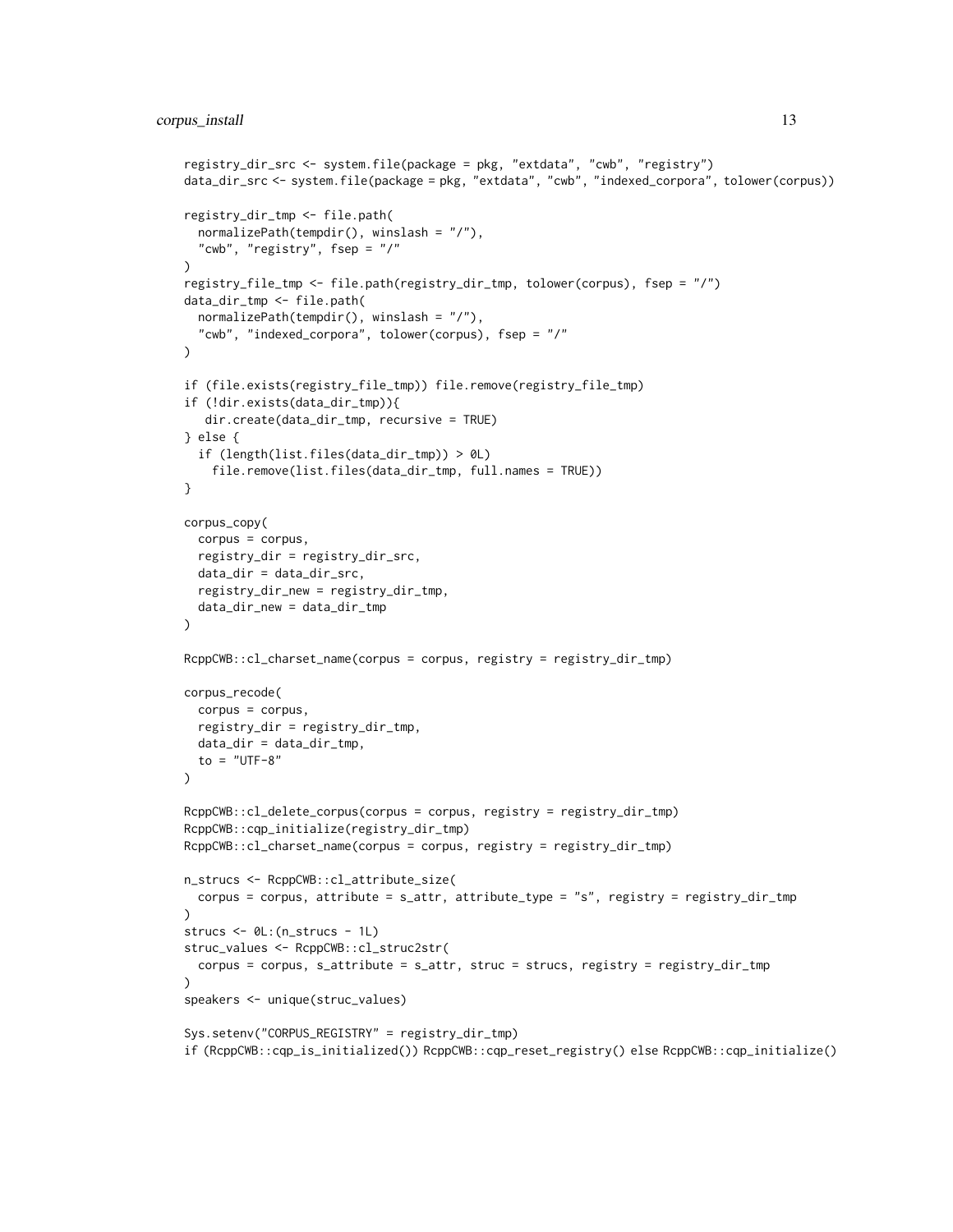```
RcppCWB::cqp_query(corpus = corpus, query = Q)cpos <- RcppCWB::cqp_dump_subcorpus(corpus = corpus)
ids <- RcppCWB::cl_cpos2id(
  corpus = corpus, p_attribute = "word", registry = registry_dir_tmp, cpos = cpos
\lambdastr <- RcppCWB::cl_id2str(
  corpus = corpus, p_attribute = "word", registry = registry_dir_tmp, id = ids
\mathcal{L}unique(str)
unlink(file.path(normalizePath(tempdir(), winslash = "/"), "cwb", fsep = "/"), recursive = TRUE)
```
cwb\_corpus\_dir *Manage directories for indexed corpora*

#### Description

The Corpus Workbench (CWB) stores the binary files for structural and positional attributes in an individual 'data directory' (referred to by argument data\_dir) for each corpus. The data directories will typically be subdirectories of a parent directory called 'corpus directory' (argument corpus\_dir). Irrespective of the location of the data directories, all corpora available on a machine are described by so-called (plain text) registry files stored in a so-called 'registry directory' (referred to by argument registry\_dir). The functionality to manage theses directories is used as auxiliary functionality by higher-level functionality to download and install corpora.

#### Usage

```
cwb_corpus_dir(registry_dir)
cwb_registry_dir()
cwb_directories(registry_dir = NULL, corpus_dir = NULL)
create_cwb_directories(prefix = "~/cwb", ask = interactive(), verbose = TRUE)
use_corpus_registry_envvar(registry_dir)
```

| registry_dir | Path to the directory with registry files.                           |
|--------------|----------------------------------------------------------------------|
| corpus_dir   | Path to the directory with data directories for corpora.             |
| prefix       | The base path that will be prefixed                                  |
| ask          | A logical value, whether to prompt user before creating directories. |
| verbose      | A logical value, whether to output status messages.                  |

<span id="page-13-0"></span>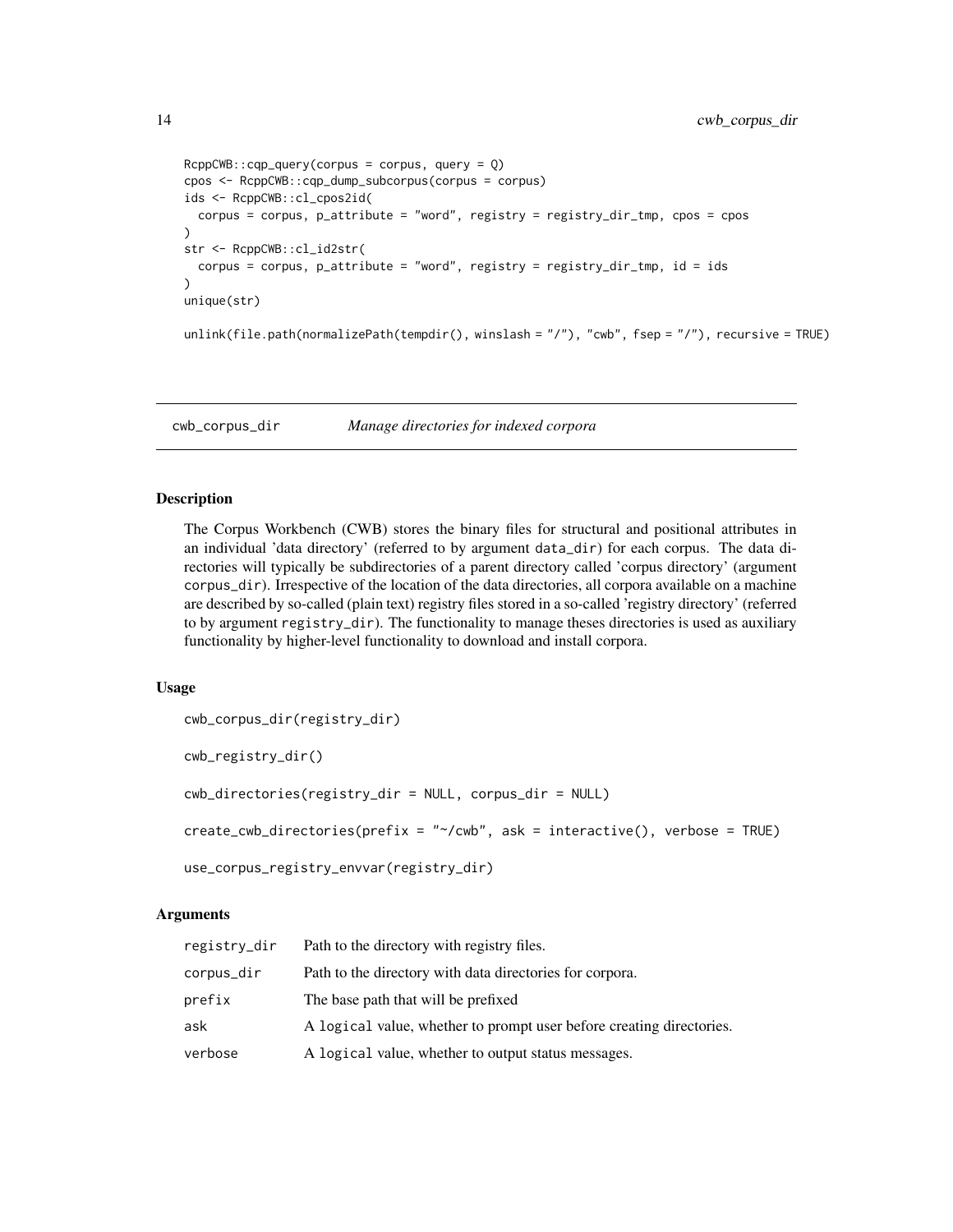#### <span id="page-14-0"></span>Details

cwb\_corpus\_dir will make a plausible suggestion for a corpus directory where data directories for corpora reside. The procedure requires that the registry directory (argument registry\_dir) is known. If the argument registry\_dir is missing, the registry directory will be guessed by calling cwb\_registry\_dir. The heuristic to detect the corpus directory is as follows: First, directories in the parent directory of the registry directory that contain "corpus" or "corpora" are suggested. If this does not yield a result, the data directories stated in the registry files are evaluated. If there is one unique parent directory of data directories (after removing temporary directories and directories within packages), this unique directory is suggested. cwb\_corpus\_dir will return a length-one character vector with the path of the suggested corpus directory, or NULL if the heuristic does not yield a result.

cwb\_registry\_dir will return return the system registry directory. By default, the environment variable CORPUS\_REGISTRY defines the system registry directory. If the polmineR-package is loaded, a temporary registry directory is used, replacing the system registry directory. In this case, cwb\_registry\_dir will retrieve the directory from the option 'polmineR.corpus\_registry'. The return value is a length-one character vector or NULL, if no registry directory can be detected.

cwb\_directories will return a named character vector with the registry directory and the corpus directory.

create\_cwb\_directories will create a 'registry' and an 'indexed\_corpora' directory as subdirectories of the directory indicated by argument prefix. Argument ask indicates whether to create directories, and whether user feedback is asked for before creating the directories. The function returns a named character vector with the registry and the corpus directory.

use\_corpus\_registry\_envvar is a convenience function that will assist users to define the environment variable CORPUS REGSITRY in the .Renviron-file. making it available across sessions. The function is intended to be used in an interactive R session. An error is thrown if this is not the case. The user will be prompted whether the cwbtools package shall take care of creating / modifying the .Renviron-file. If not, the file will be opened for manual modification with some instructions shown in the terminal.

cwb\_install *Utilities to install Corpus Workbench.*

#### Description

Some steps for encoding corpora can be performed by calling CWB utilities from the command line, which requires an installation of the CWB, either as part of the CWB package, or using the default installation location of the CWB.

#### Usage

```
cwb\_install(url\_cwb = cwb\_get\_url())cwb_get_url()
cwb_get_bindir()
cwb_is_installed()
```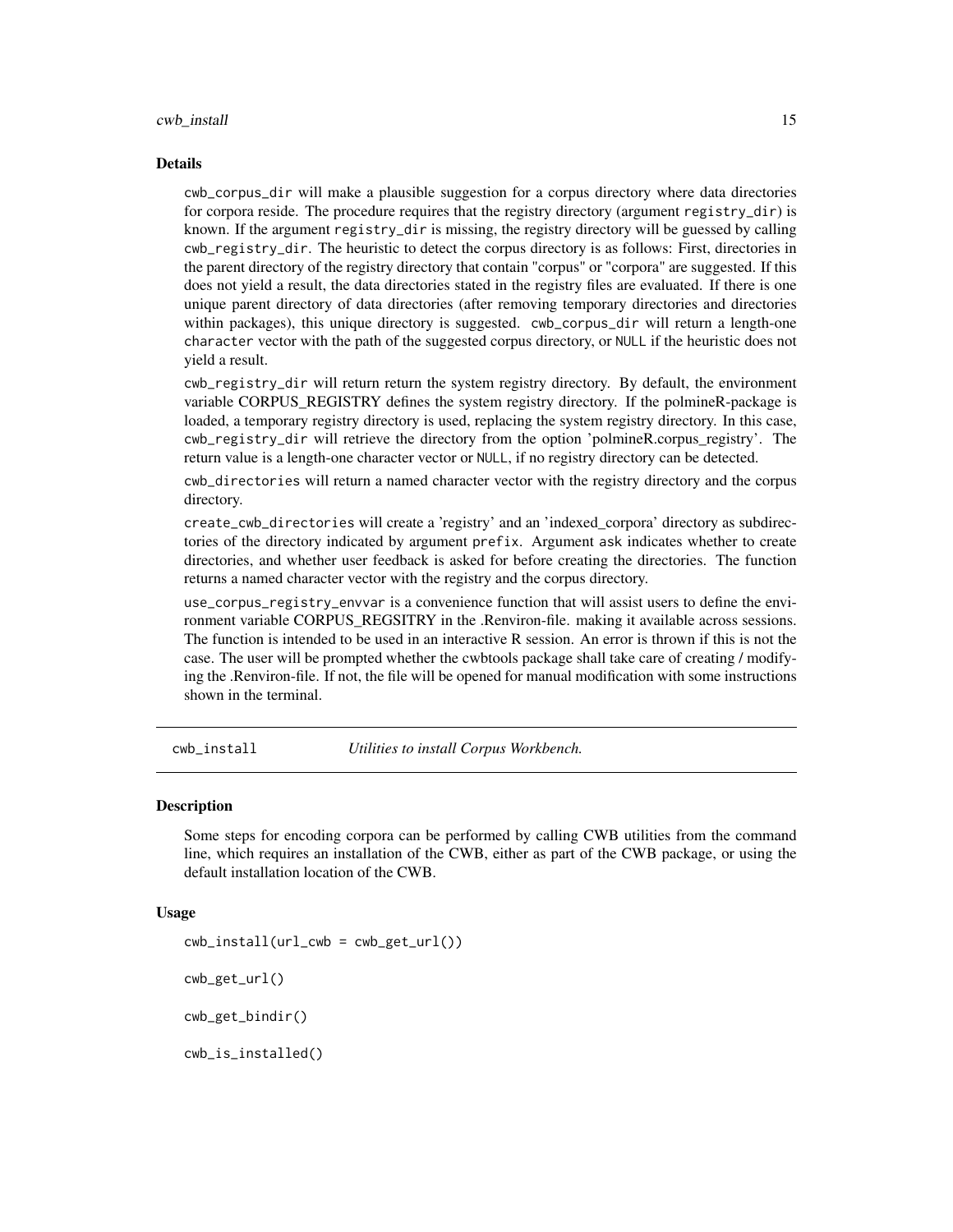#### <span id="page-15-0"></span>Arguments

url\_cwb The URL from where the CWB can be downloaded.

# Details

cwb\_get\_url will return the URL for downloading the appropriate binary (Linux / macOS / Windows) of the Corpus Workbench.

cwb\_get\_bindir will return the directory where the cwb utility programs reside. If cwb\_install() has been used to install the CWB, the function returns the directory within the cwbtools package. Alternatively, a check for a local installation is performed.

cwb\_is\_installed will check whether the CWB is installed.

get\_encoding *Get Encoding of Character Vector.*

# Description

Get Encoding of Character Vector.

# Usage

```
get_encoding(x, verbose = FALSE)
```
# Arguments

| X       | a character vector                  |
|---------|-------------------------------------|
| verbose | logical, whether to output messages |

pkg\_utils *Create and manage packages with corpus data.*

# Description

Putting CWB indexed corpora into R data packages is a convenient way to ship and share corpora, and to keep documentation and supplementary functionality with the data.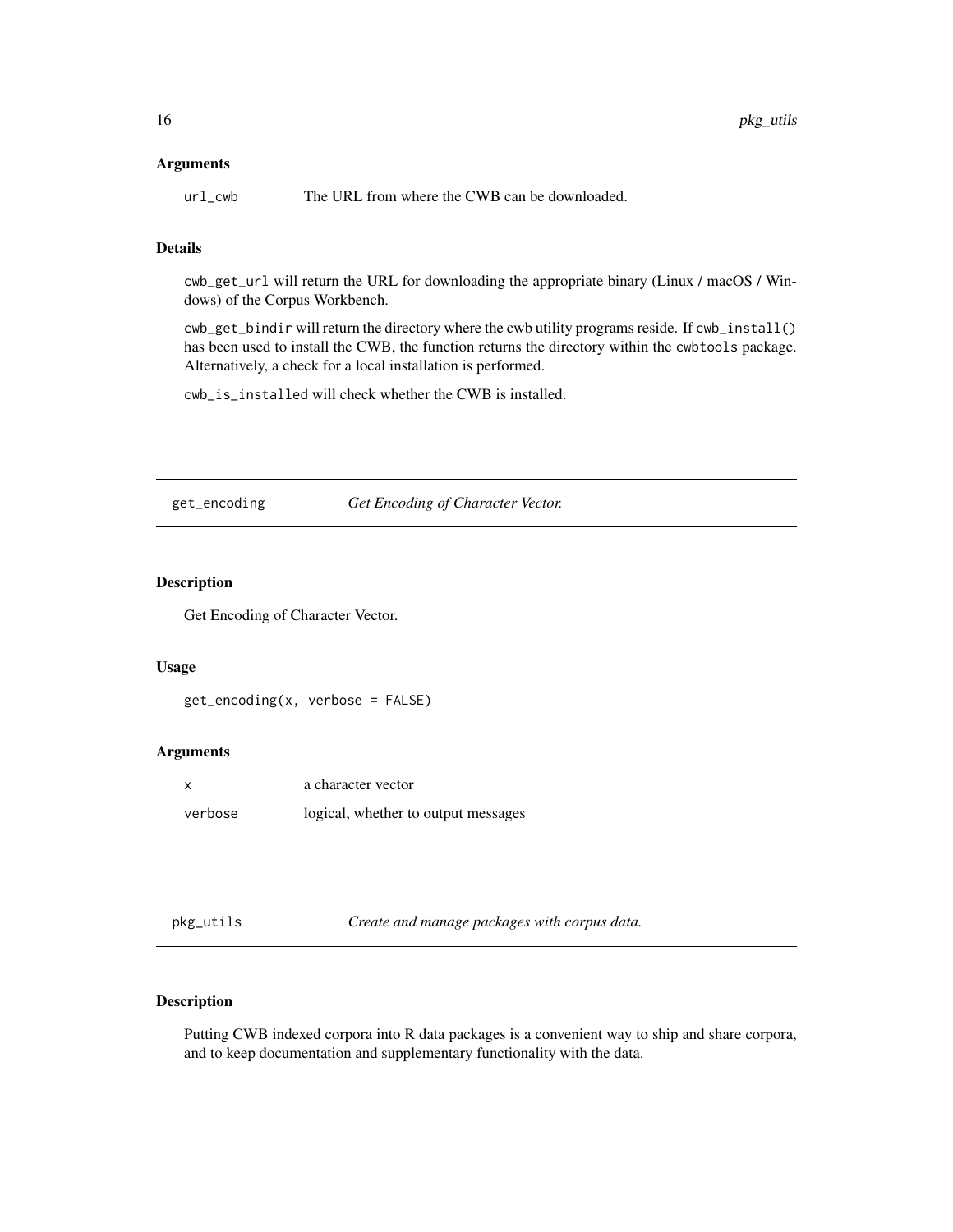### pkg\_utils 17

# Usage

```
pkg_create_cwb_dirs(pkg = ".", verbose = TRUE)
pkg_add_corpus(
 pkg = "."corpus,
 registry = Sys.getenv("CORPUS_REGISTRY"),
 verbose = TRUE
)
pkg_add_configure_scripts(pkg = ".")
pkg_add_description(
 pkg = "."package = NULL,
 version = "0.0.1",date = Sys.Date(),
 author,
 maintainer = NULL,
 description = ",
 license = ",
  verbose = TRUE
\mathcal{L}pkg_add_creativecommons_license(
 pkg = ".",
 license = "CC-BY-NC-SA",
 file = system.file(package = "cwbtools", "txt", "licenses", "CC_BY-NC-SA_3.0.txt")
\lambda
```

```
pkg_add_gitattributes_file(pkg = ".")
```

| pkg         | Path to directory of data package or package name.                                            |
|-------------|-----------------------------------------------------------------------------------------------|
| verbose     | A logical value, whether to be verbose.                                                       |
| corpus      | Name of the CWB corpus to insert into the package.                                            |
| registry    | Registry directory.                                                                           |
| package     | The package name (character), may not include special chars, and no under-<br>scores $('')$ . |
| version     | The version number of the corpus (defaults to $"0.0.1"$ )                                     |
| date        | The date of creation, defaults to Sys. Date().                                                |
| author      | The author of the package, either character vector or object of class person.                 |
| maintainer  | Maintainer, R package style, either character vector or person.                               |
| description | description of the data package.                                                              |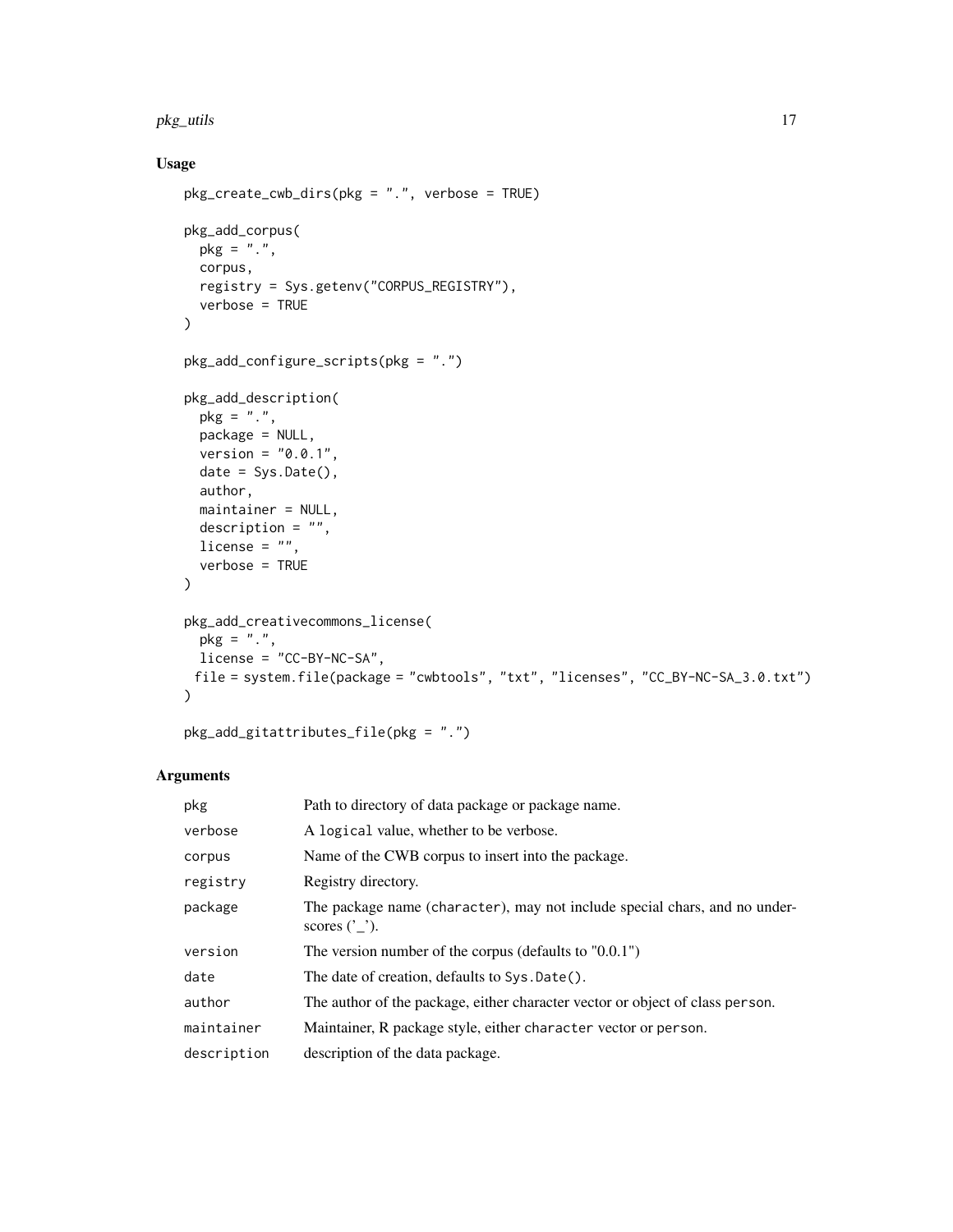<span id="page-17-0"></span>

| license | The license.                                            |
|---------|---------------------------------------------------------|
| file    | Path to file with fulltext of Creative Commons license. |

# Details

pkg\_creage\_cwb\_dirs will create the standard directory structure for storing registry files and indexed corpora within a package (./inst/extdata/cwb/registry and ./inst/extdata/cwb/indexed\_corpora, respectively).

pkg\_add\_corpus will add the corpus described in registry directory to the package defined by pkg.

add\_configure\_script will add standardized and tested configure scripts configure for Linux and macOS, and configure.win for Windows to the top level directory of the data package, and file setpaths.R to tools subdirectory. The configuration mechanism ensures that the data directory is specified correctly in the registry files during the installation of the data package.

pkg\_add\_description will add a description file to the package.

pkg\_add\_creativecommons\_license will license information to the DESCRIPTION file, and move file LICENSE to top level directory of the package.

pkg\_add\_gitattributes\_file will add a file '.gitattributes' to the package. The file defines types of files that will be tracked by Git LFS, i.e. they will not be under conventional version control. This is suitable for large binary files, which is the scenario applicable for indexed corpus data.

#### References

Blätte, Andreas (2018). "Using Data Packages to Ship Annotated Corpora of Parliamentary Protocols: The GermaParl R Package", *ParlaCLARIN 2018 Workshop Proceedings*, available online [here.](http://lrec-conf.org/workshops/lrec2018/W2/pdf/15_W2.pdf)

### See Also

The [use\\_description](#page-0-0) function in the usethis-package will also create a DESCRIPTION file.

```
pkgdir <- normalizePath(tempdir(), winslash = "/")
pkg_create_cwb_dirs(pkg = pkgdir)
pkg_add_description(
  pkg = pkgdir,
  package = "reuters",
  author = "cwbtools",
  description = "Reuters data package"
 \lambdapkg_add_corpus(
  pkg = pkgdir, corpus = "REUTERS",
  registry = system.file(package = "RcppCWB", "extdata", "cwb", "registry")
)
pkg_add_gitattributes_file(pkg = pkgdir)
pkg_add_configure_scripts(pkg = pkgdir)
pkg_add_creativecommons_license(pkg = pkgdir)
```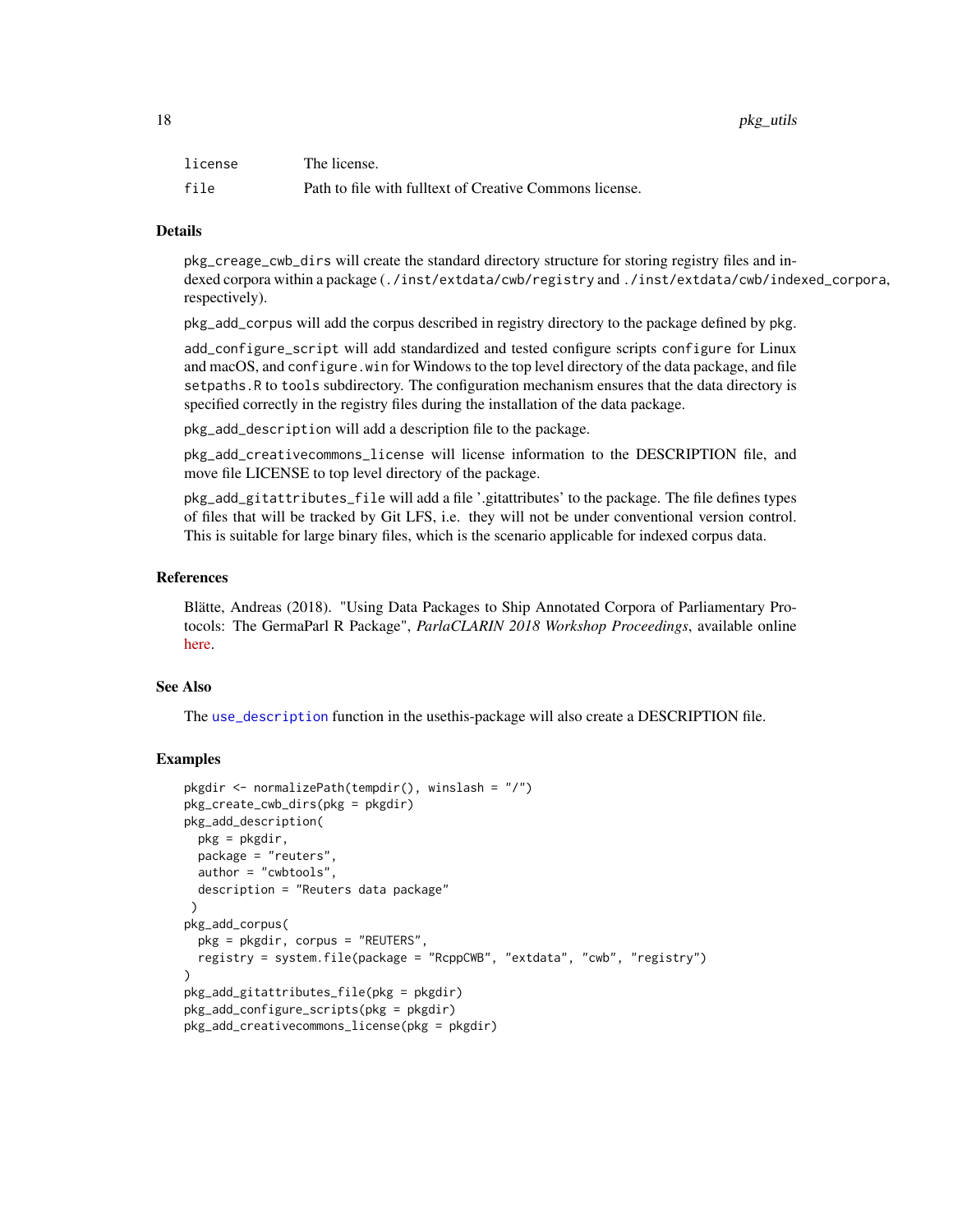# <span id="page-18-0"></span>Description

Pure R implementation to generate positional attribute from a character vector of tokens (the token stream).

# Usage

```
p_attribute_encode(
  token_stream,
 p_attribute = "word",
 registry_dir,
 corpus,
 data_dir,
 method = c("R", "CWB"),verbose = TRUE,
 encoding = get_encoding(token_stream),
 compress = NULL
)
p_attribute_recode(
 data_dir,
 p_attribute,
 from = c("UTF-8", "latin1"),to = c("UTF-8", "latin1")
)
```

| token_stream | A character vector with the tokens of the corpus.                                                                             |
|--------------|-------------------------------------------------------------------------------------------------------------------------------|
| p_attribute  | The positional attribute.                                                                                                     |
| registry_dir | Registry directory (needed by p_attribute_huffcode and p_attribute_compress_rdx).                                             |
| corpus       | The CWB corpus (needed by p_attribute_huffcode and p_attribute_compress_rdx).                                                 |
| data_dir     | The data directory for the corpus with the binary files.                                                                      |
| method       | Either $'CWB'$ or $'R'$ .                                                                                                     |
| verbose      | Logical.                                                                                                                      |
| encoding     | Encoding as defined in the charset corpus property of the registry file for the<br>corpus ('latin1' to 'latin9', and 'utf8'). |
| compress     | Logical.                                                                                                                      |
| from         | Character string describing the current encoding of the attribute.                                                            |
| to           | Character string describing the target encoding of the attribute.                                                             |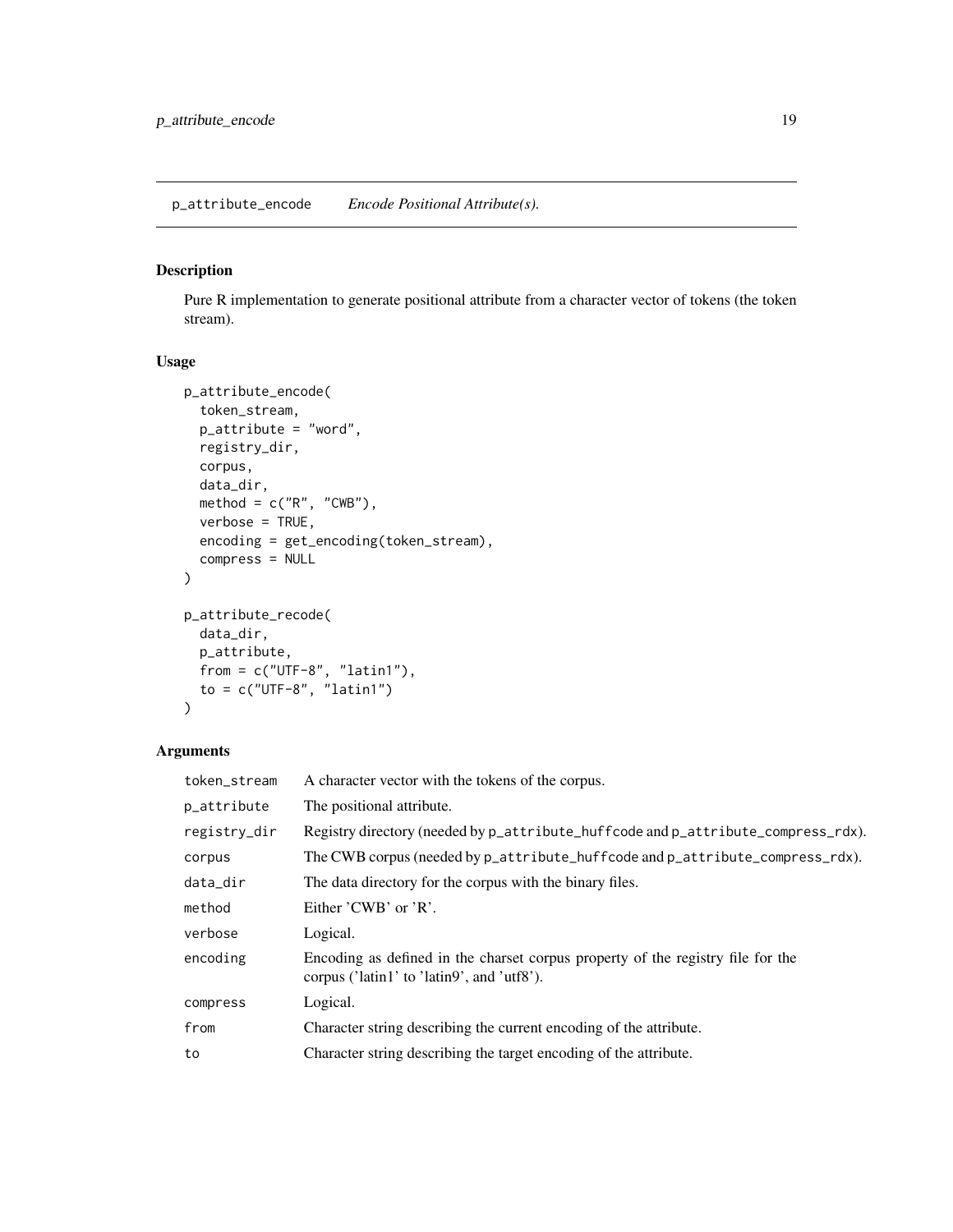# Details

Four steps generate the binary CWB corpus data format for positional attributes: First, encode a character vector (the token stream) using p\_attribute\_encode. Second, create reverse index using p\_attribute\_makeall. Third, compress token stream using p\_attribute\_huffcode. Fourth, compress index files using p\_attribute\_compress\_rdx.

The implementation for the first two steps (p\_attribute\_encode and p\_attribute\_makeall) is a pure R implementation (so far). These two steps are enough to use the CQP functionality. To run p\_attribute\_huffcode and p\_attribute\_compress\_rdx, an installation of the CWB may be necessary.

See the CQP Corpus Encoding Tutorial ([http://cwb.sourceforge.net/files/CWB\\_Encoding\\_](http://cwb.sourceforge.net/files/CWB_Encoding_Tutorial.pdf) [Tutorial.pdf](http://cwb.sourceforge.net/files/CWB_Encoding_Tutorial.pdf)) for an explanation of the procedure (section 3, "Indexing and compression without CWB/Perl").

p\_attribute\_recode will recode the values in the avs-file and change the attribute value index in the avx file. The rng-file remains unchanged. The registry file remains unchanged, and it is highly recommended to consider s\_attribute\_recode as a helper for corpus\_recode that will recode all s-attributes, all p-attributes, and will reset the encoding in the registry file.

# Examples

library(RcppCWB)

```
# In this example, we pursue a "pure R" approach. To rely on the "CWB"
# method, you can use the cwb_install() function, which will download and
# install the CWB command line # tools within the package.
tokens <- readLines(system.file(package = "RcppCWB", "extdata", "examples", "reuters.txt"))
# create new (and empty) directory structure
tmpdir <- normalizePath(tempdir(), winslash = "/")
if (.Platform$OS.type == "windows") tmpdir <- normalizePath(tmpdir, winslash = "/")
registry_tmp <- file.path(tmpdir, "registry", fsep = "/")
data_dir_tmp <- file.path(tmpdir, "data_dir", fsep = "/")
if (file.exists(file.path(data_dir_tmp, "word.corpus"))){
  file.remove(file.path(data_dir_tmp, "word.corpus"))
}
if (dir.exists(registry_tmp)) unlink(registry_tmp, recursive = TRUE)
if (dir.exists(data_dir_tmp)) unlink(data_dir_tmp, recursive = TRUE)
dir.create (registry_tmp)
dir.create(data_dir_tmp)
p_attribute_encode(
 corpus = "reuters",
 token_stream = tokens, p_attribute = "word",
 data\_dir = data\_dir\_tmp, method = "R",registry_dir = registry_tmp,
 compress = FALSE,
 encoding = "utf8"
 \lambda
```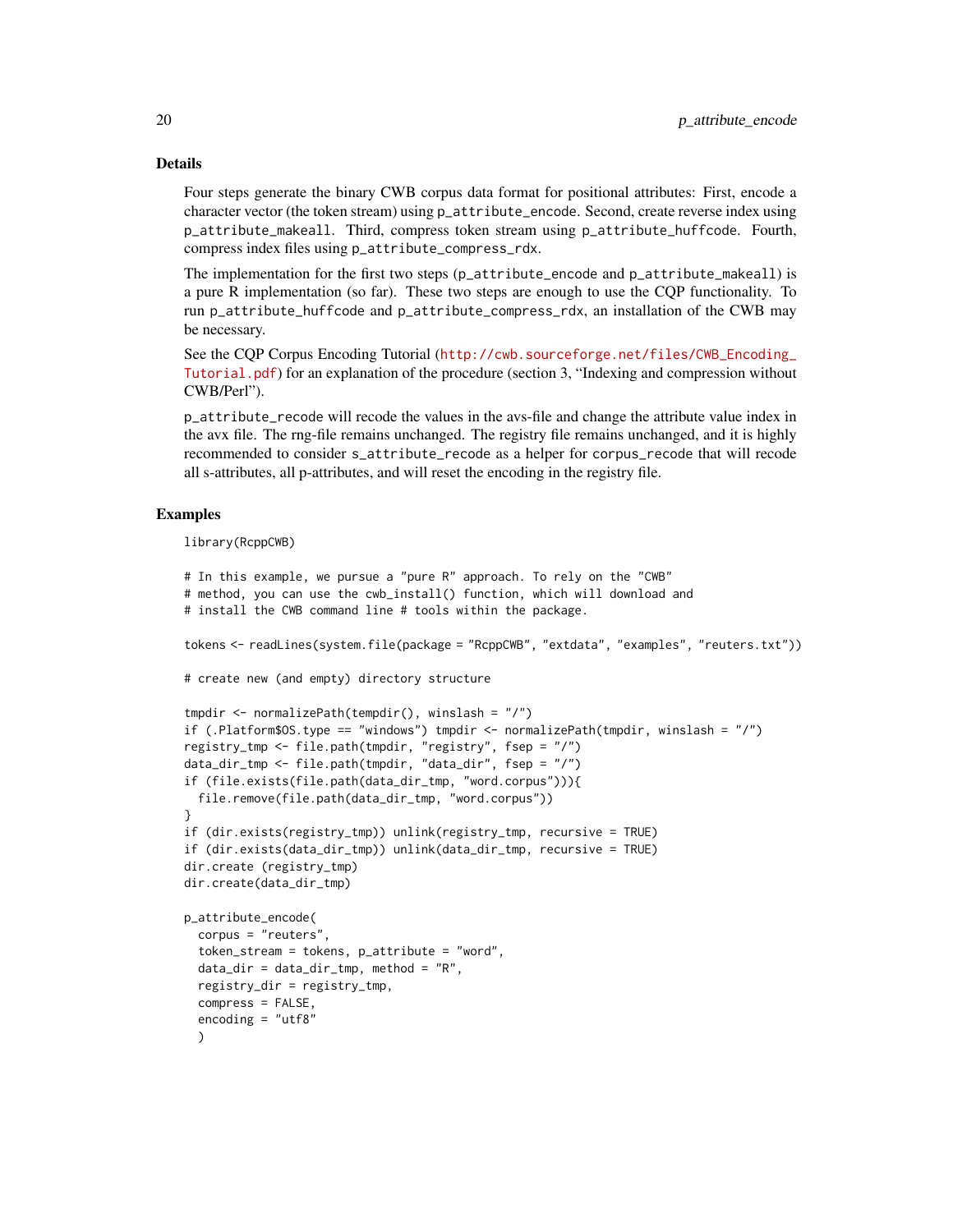```
regdata <- registry_data(
  id = "REUTERS", name = "Reuters Sample Corpus", home = data_dir_tmp,
  properties = c(encoding = "utf-8", language = "en"), p_attributes = "word"
\lambdaregfile <- registry_file_write(
  data = regdata, corpus = "REUTERS",
  registry_dir = registry_tmp, data_dir = data_dir_tmp,
)
if (cqp_is_initialized()) cqp_reset_registry(registry_tmp) else cqp_initialize(registry_tmp)
cqp_query(corpus = "REUTERS", query = '[]{3} "oil" []{3};')
regions <- cqp_dump_subcorpus(corpus = "REUTERS")
kwic \leq apply(
  regions, 1,
  function(region){
    ids <- cl_cpos2id("REUTERS", "word", registry_tmp, cpos = region[1]:region[2])
  words <- cl_id2str(corpus = "REUTERS", p_attribute = "word", registry = registry_tmp, id = ids)
   paste0(words, collapse = " ")
  }
)
kwic[1:10]
```
<span id="page-20-1"></span>registry\_file\_parse *Parse and create registry files.*

#### Description

A set of functions to parse, create and write registry files.

#### Usage

```
registry_file_parse(corpus, registry_dir = Sys.getenv("CORPUS_REGISTRY"))
registry_file_compose(x)
registry_data(
  name,
  id,
 home,
  info = file.path(home, ".info", fsep = ''/"),
 properties = c(charset = "utf-8"),p_attributes,
  s_attributes = character()
\lambdaregistry_file_write(
 data,
  corpus,
  registry_dir = Sys.getenv("CORPUS_REGISTRY"),
```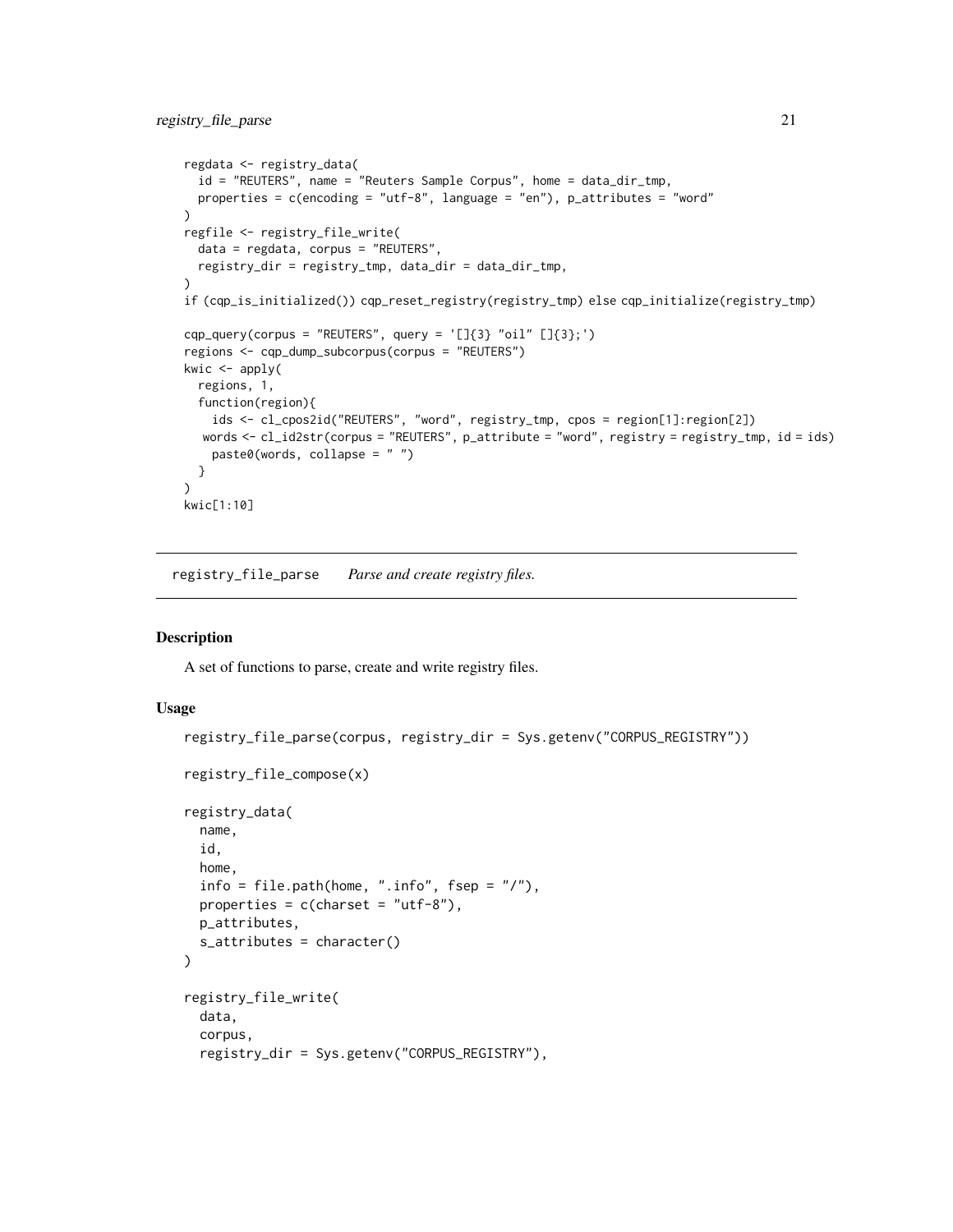<span id="page-21-0"></span>...  $\lambda$ 

# Arguments

| corpus       | A CWB corpus indicated by a length-one character vector.                          |
|--------------|-----------------------------------------------------------------------------------|
| registry_dir | Directory with registry files.                                                    |
| $\mathsf{x}$ | An object of class registry_data.                                                 |
| name         | Long descriptive name of corpus (character vector).                               |
| id           | Short name of corpus (character vector).                                          |
| home         | Path with data directory for indexed corpus.                                      |
| info         | A character vector containing path name of info file.                             |
| properties   | Named character vector with corpus properties, should at least include 'charset'. |
| p_attributes | A character vector with positional attributes to declare.                         |
| s_attributes | A character vector with structural attributes to declare.                         |
| data         | A registry_data object.                                                           |
| $\cdots$     | further parameters                                                                |

# Details

registry\_file\_parse will return an object of class registry\_data.

See the appendix to the 'Corpus Encoding Tutorial' (http://cwb.sourceforge.net/files/CWB\_Encoding\_Tutorial.pdf), which includes an explanation of the registry file format.

registry\_file\_compose will turn an registry\_data-object into a character vector with a registry file that can be written to disk.

registry\_file\_write will compose a registry file from data and write it to disk.

#### Examples

```
regdata <- registry_file_parse(
  corpus = "REUTERS",
  registry_dir = system.file(package = "RcppCWB", "extdata", "cwb", "registry")
  )
```
s\_attribute\_encode *Read, process and write data on structural attributes.*

#### Description

Read, process and write data on structural attributes.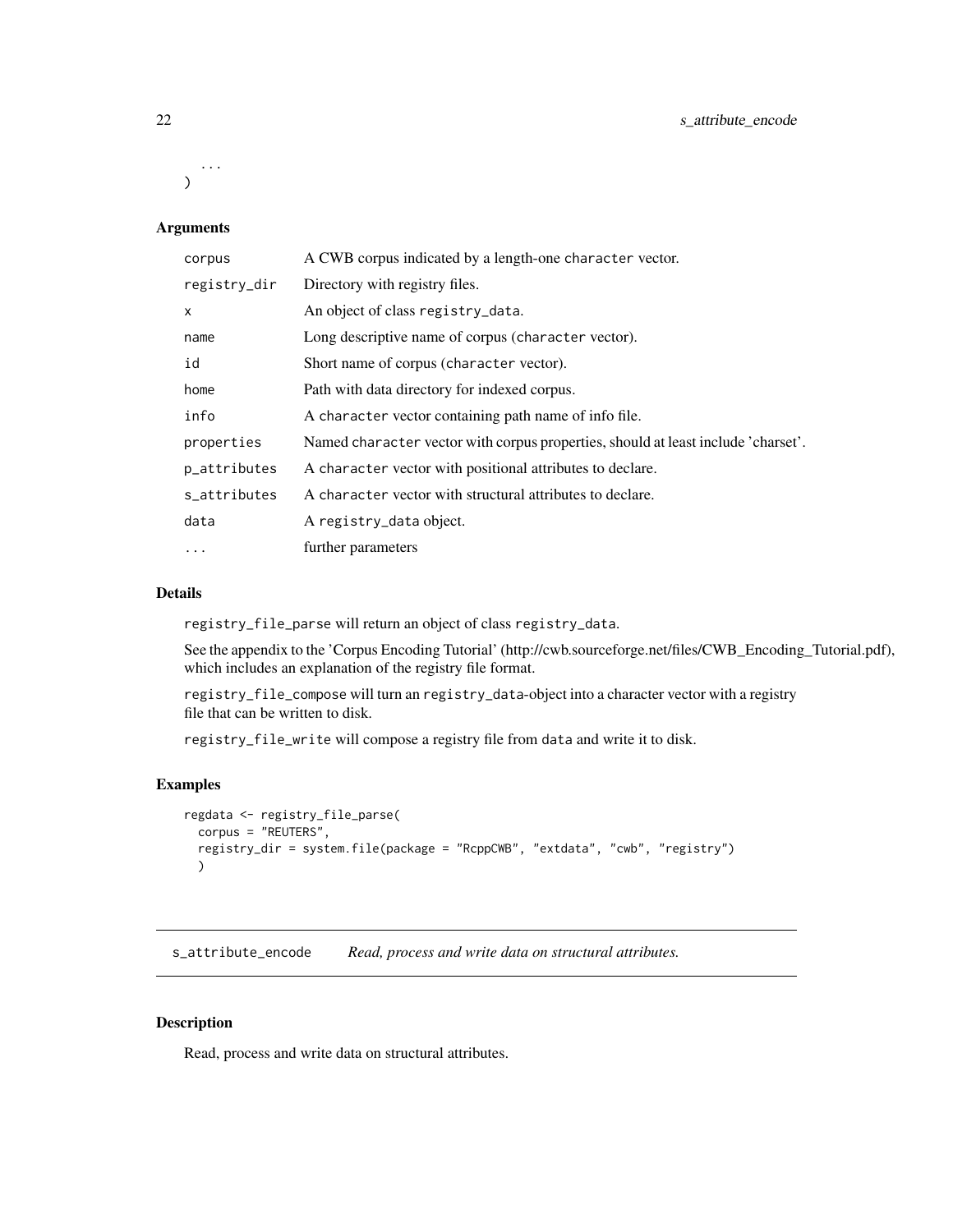s\_attribute\_encode 23

# Usage

```
s_attribute_encode(
  values,
  data_dir,
  s_attribute,
  corpus,
  region_matrix,
  method = c("R", "CWB"),registry_dir = Sys.getenv("CORPUS_REGISTRY"),
  encoding,
  delete = FALSE,
  verbose = TRUE
\lambdas_attribute_recode(
  data_dir,
  s_attribute,
 from = c("UTE-8", "latin1"),to = c("UTE-8", "latin1")\mathcal{L}s_attribute_files(s_attribute, data_dir)
s_attribute_get_values(s_attribute, data_dir)
s_attribute_get_regions(s_attribute, data_dir)
s_attribute_merge(x, y)
s_attribute_delete(corpus, s_attribute)
```

| values        | A character vector with the values of the structural attribute.          |
|---------------|--------------------------------------------------------------------------|
| data_dir      | The data directory where to write the files.                             |
| s_attribute   | Atomic character vector, the name of the structural attribute.           |
| corpus        | A CWB corpus.                                                            |
| region_matrix | A two-column matrix with corpus positions.                               |
| method        | EWither $'R'$ or $'CWB'$ .                                               |
| registry_dir  | Path name of the registry directory.                                     |
| encoding      | Encoding of the data.                                                    |
| delete        | $Logical$ , whether a call to $RepCWB::cl\_delete\_corpus$ is performed. |
| verbose       | Logical.                                                                 |
| from          | Character string describing the current encoding of the attribute.       |
| to            | Character string describing the target encoding of the attribute.        |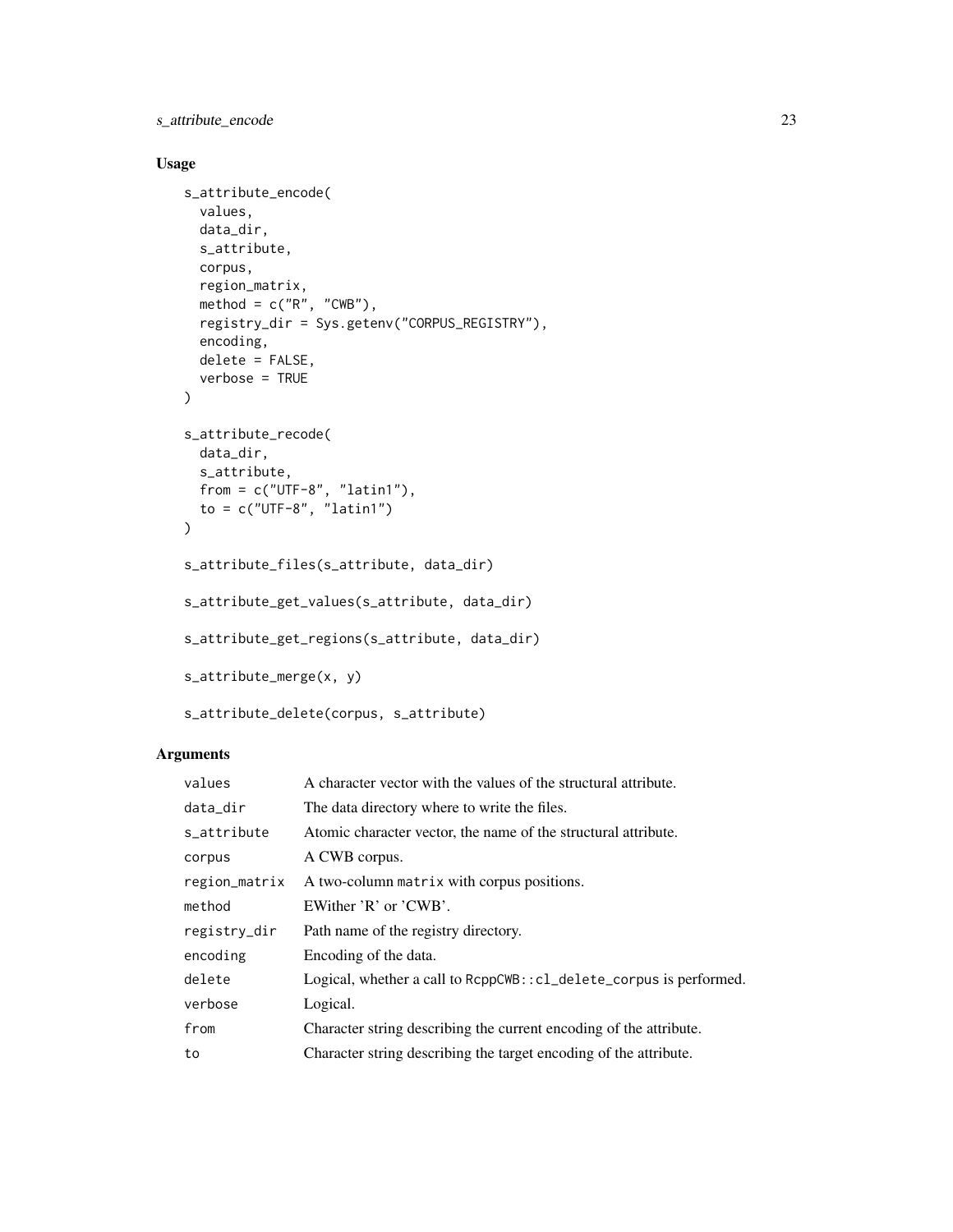<span id="page-23-0"></span>

| 24 | s attribute encode |  |
|----|--------------------|--|
|----|--------------------|--|

| $\mathsf{x}$ | Data defining a first s-attribute, a data. table (or an object coercible to a data. table)<br>with three columns ("cpos_left", "cpos_right", "value"). |
|--------------|--------------------------------------------------------------------------------------------------------------------------------------------------------|
| <b>V</b>     | Data defining a second s-attribute, a data, table (or an object coercible to a<br>data.table) with three columns ("cpos_left", "cpos_right", "value"). |

## Details

In addition to using CWB functionality, the s\_attribute\_encode function includes a pure R implementation to add or modify structural attributes of an existing CWB corpus.

If the corpus has been loaded/used before, a new s-attribute may not be available unless RcppCWB::cl\_delete\_corpus has been called. Use the argument delete for calling this function.

s\_attribute\_recode will recode the values in the avs-file and change the attribute value index in the avx file. The rng-file remains unchanged. The registry file remains unchanged, and it is highly recommended to consider s\_attribute\_recode as a helper for corpus\_recode that will recode all s-attributes, all p-attributes, and will reset the encoding in the registry file.

s\_attribute\_files will return a named character vector with the data files (extensions: "avs", "avx", "rng") in the directory indicated by data\_dir for the structural attribute s\_attribute.

s\_attribute\_get\_values is equivalent to performing the CL function cl\_struc2id for all strucs of a structural attribute. It is a "pure R" operation that is faster than using CL, as it processes entire files for the s-attribute directly. The return value is a character vector with all string values for the s-attribute.

s\_attribute\_get\_regions will return a two-column integer matrix with regions for the strucs of a given s-attribute. Left corpus positions are in the first column, right corpus positions in the second column. The result is equivalent to calling RcppCWB::get region matrix for all strucs of a s-attribute, but may be somewhat faster. It is a "pure R" function which is fast as it processes files entirely and directly.

s\_attribute\_merge combines two tables with regions for s-attributes checking for intersections that may cause problems. The heuristic is to keep all non-intersecting annotations and those annotations that define the same region in object x and object y. Annotations of x and y which overlap uncleanly, i.e. without an identity of the left and the right corpus position ("cpos\_left" / "cpos right") are dropped. The scenario for using the function is to decode a s-attribute (using s\_attribute\_decode), mix in an additional annotation, and to re-encode the enhanced s-attribute (using s\_attribute\_encode).

Function s\_attribute\_delete is not yet implemented.

# See Also

To decode a structural attribute, see [s\\_attribute\\_decode](#page-0-0).

```
require("RcppCWB")
registry_tmp <- file.path(normalizePath(tempdir(), winslash = "/"), "cwb", "registry", fsep = "/")
data_dir_tmp <- file.path(
 normalizePath(tempdir(), winslash = "/"),
  "cwb", "indexed_corpora", "reuters", fsep = "/"
)
```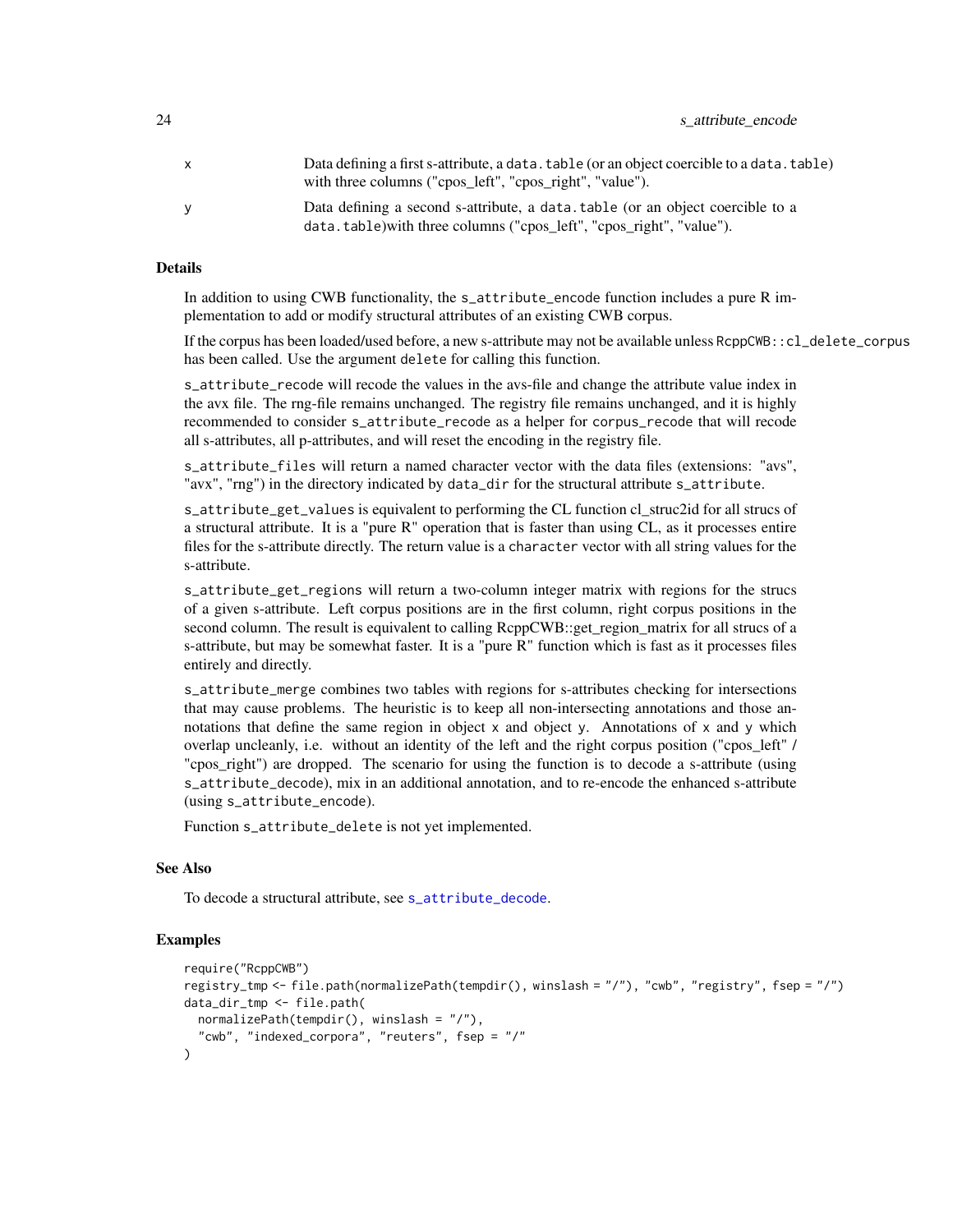```
corpus_copy(
  corpus = "REUTERS",
  registry_dir = system.file(package = "RcppCWB", "extdata", "cwb", "registry"),
 data_dir = system.file(package = "RcppCWB", "extdata", "cwb", "indexed_corpora", "reuters"),
 registry_dir_new = registry_tmp,
  data_dir_new = data_dir_tmp
\mathcal{L}no_strucs <- cl_attribute_size(
  corpus = "REUTERS",
  attribute = "id", attribute_type = "s",
 registry = registry_tmp
)
cpos_list <- lapply(
  OL:(no\_structures - 1L),function(i)
  cl_struc2cpos(corpus = "REUTERS", struc = i, s_attribute = "id", registry = registry_tmp)
\lambdacpos_matrix <- do.call(rbind, cpos_list)
s_attribute_encode(
  values = as.character(1L:nrow(cpos_matrix)),
  data_dir = data_dir_tmp,
  s_attribute = "foo",
  corpus = "REUTERS",
  region_matrix = cpos_matrix,
  method = "R",registry_dir = registry_tmp,
  encoding = "latin1",
  verbose = TRUE,
  delete = TRUE
\lambdacl_struc2str(
 "REUTERS", struc = 0L:(nrow(cpos_matrix) - 1L), s_attribute = "foo", registry = registry_tmp
\lambdaunlink(registry_tmp, recursive = TRUE)
unlink(data_dir_tmp, recursive = TRUE)
avs <- s_attribute_get_values(
  s_attribute = "id",
 data_dir = system.file(package = "RcppCWB", "extdata", "cwb", "indexed_corpora", "reuters")
\lambdarng <- s_attribute_get_regions(
  s_attribute = "id",
 data_dir = system.file(package = "RcppCWB", "extdata", "cwb", "indexed_corpora", "reuters")
\lambdax <- data.frame(
  cpos_left = c(1L, 5L, 10L, 20L, 25L),
  cpos_right = c(2L, 5L, 12L, 21L, 27L),
  value = c("ORG", "LOC", "ORG", "PERS", "ORG"),
  stringsAsFactors = FALSE
```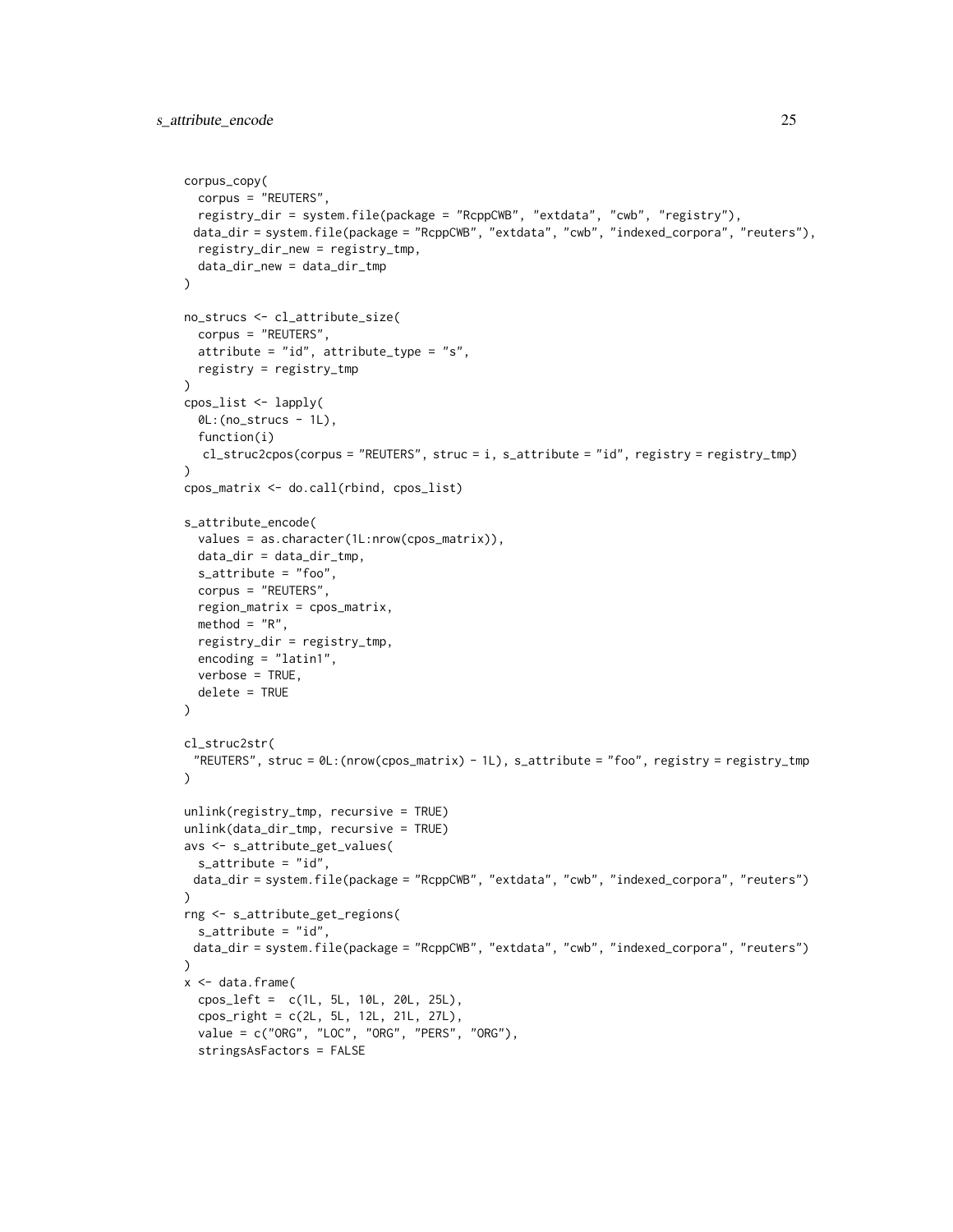```
\lambday <- data.frame(
  cpos_left = c(5, 11, 20, 25L, 30L),
  cpos_right = c(5, 12, 22, 27L, 33L),
  value = c("LOC", "ORG", "ORG", "ORG", "ORG"),
 stringsAsFactors = FALSE
\mathcal{L}s_attribute_merge(x,y)
```